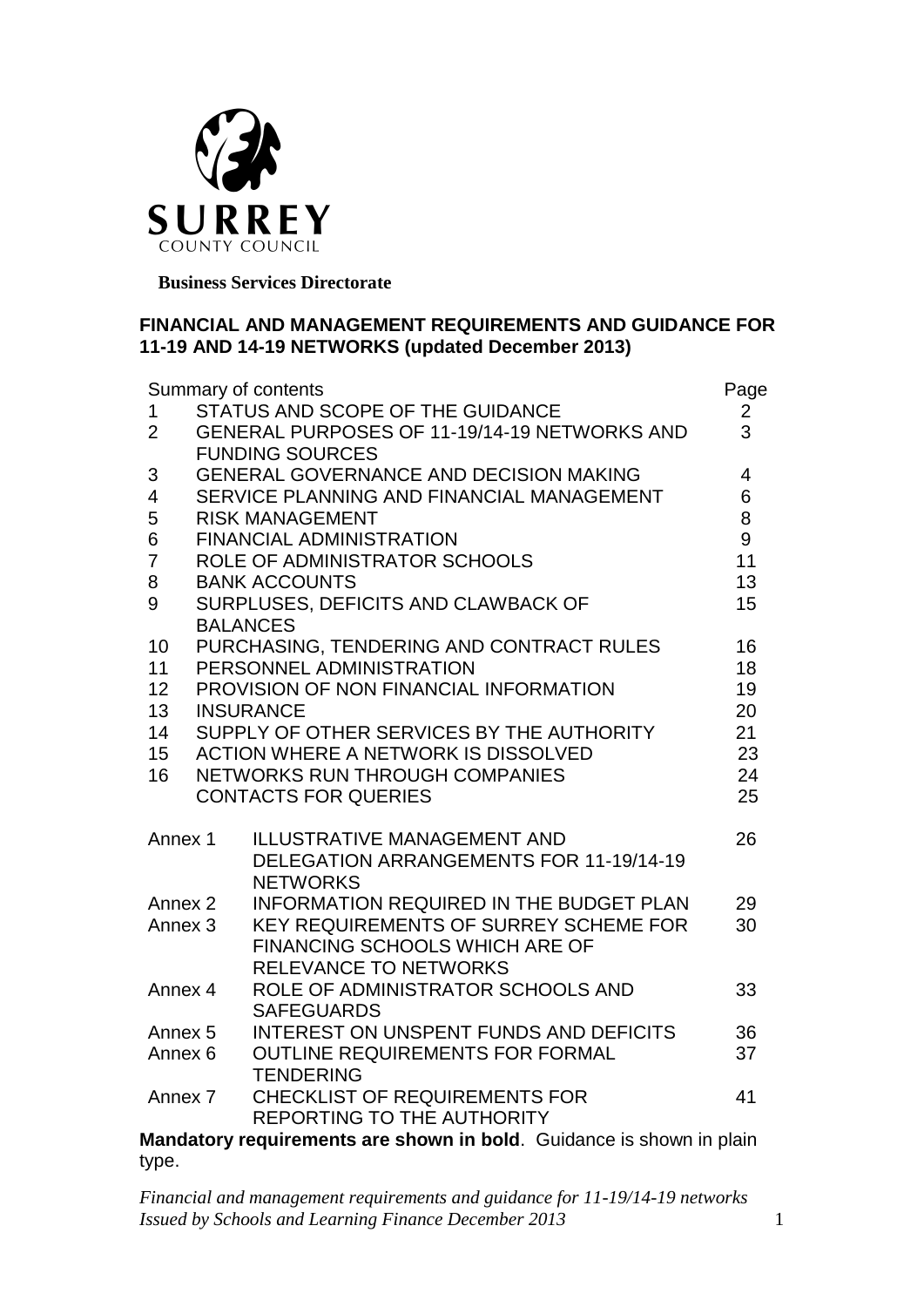# **1 STATUS AND SCOPE OF THE GUIDANCE**

- 1.1 These Requirements and Guidance are issued by Surrey County Council's Chief Finance Officer as part of her responsibility to ensure proper financial administration of the council's funds, including funds managed by the council's schools, whether individually or jointly. The requirements apply to all 11-19/14-19 networks, ie to those bodies whose main functions include those described in s2.1 of the guidance where they have LA schools as members or which receive funding directly from the LA. This replaces the guidance issued in September 2009.
- 1.2 **Some of the arrangements described in the following sections are mandatory and these are shown in bold type.** Most of the guidance is intended as a description of good practice in the administration and financial management of the networks**.** It is hoped that the guidance will support networks in designing their own management arrangements and provide assurance as to the soundness of those arrangements, both to members of the network and to the authority as funder of their activities. Except where specified, networks may adopt local arrangements which differ in detail from those set out here, if they comply with the principles of the guidance.
- 1.3 This guidance will be effective from 1 January 2014, except where other deadlines are specified in the text.
- 1.4 Unless otherwise specified, "networks" refer to 14-19/11-19 networks and "members" are members of those networks.
- 1.5 The guidance will require update from time to time, in response to development of network functions, or to other changes affecting networks, schools or the county council as a whole. Changes will normally be published via the School Bulletin Service (available on the Surrey County Council website), **There may be changes both to mandatory requirements and to best practice guidance.**

.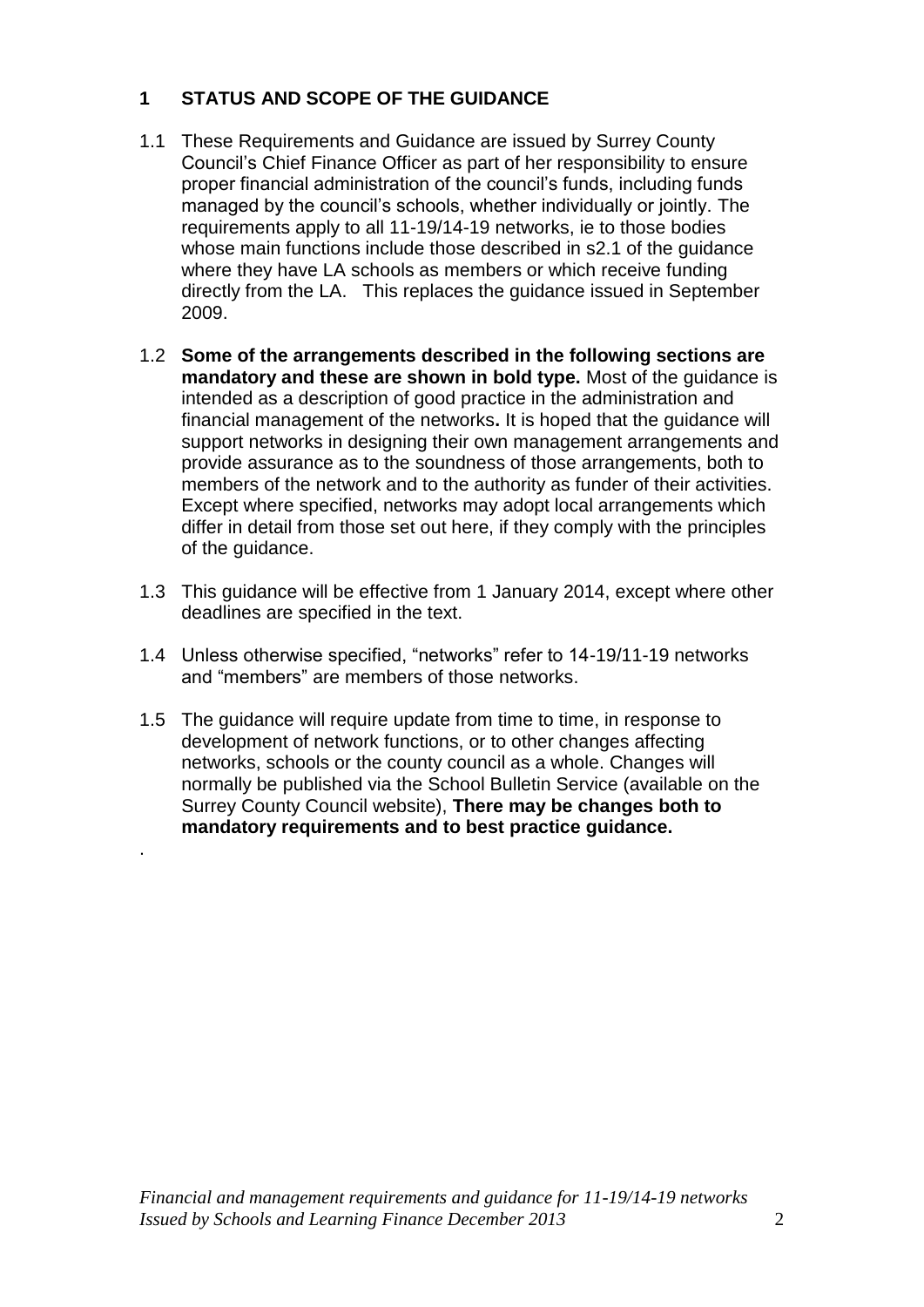### **2 GENERAL PURPOSE OF 11-19/14-19 NETWORKS AND FUNDING SOURCES**

- 2.1 The networks exist to promote collaboration between schools (including Academies), colleges and other education and training providers, in order to develop educational opportunities which either are beyond the capacity of individual schools, or can be more effectively developed jointly than by individual schools. In particular, their brief includes widening the options available to those pupils who are less well served by the conventional curriculum.
- 2.2 The networks now receive most of their funding from member institutions, although they may receive "Reducing Exclusions" allocations via the local SALP board. The basis on which member institutions fund networks is a matter for local decision.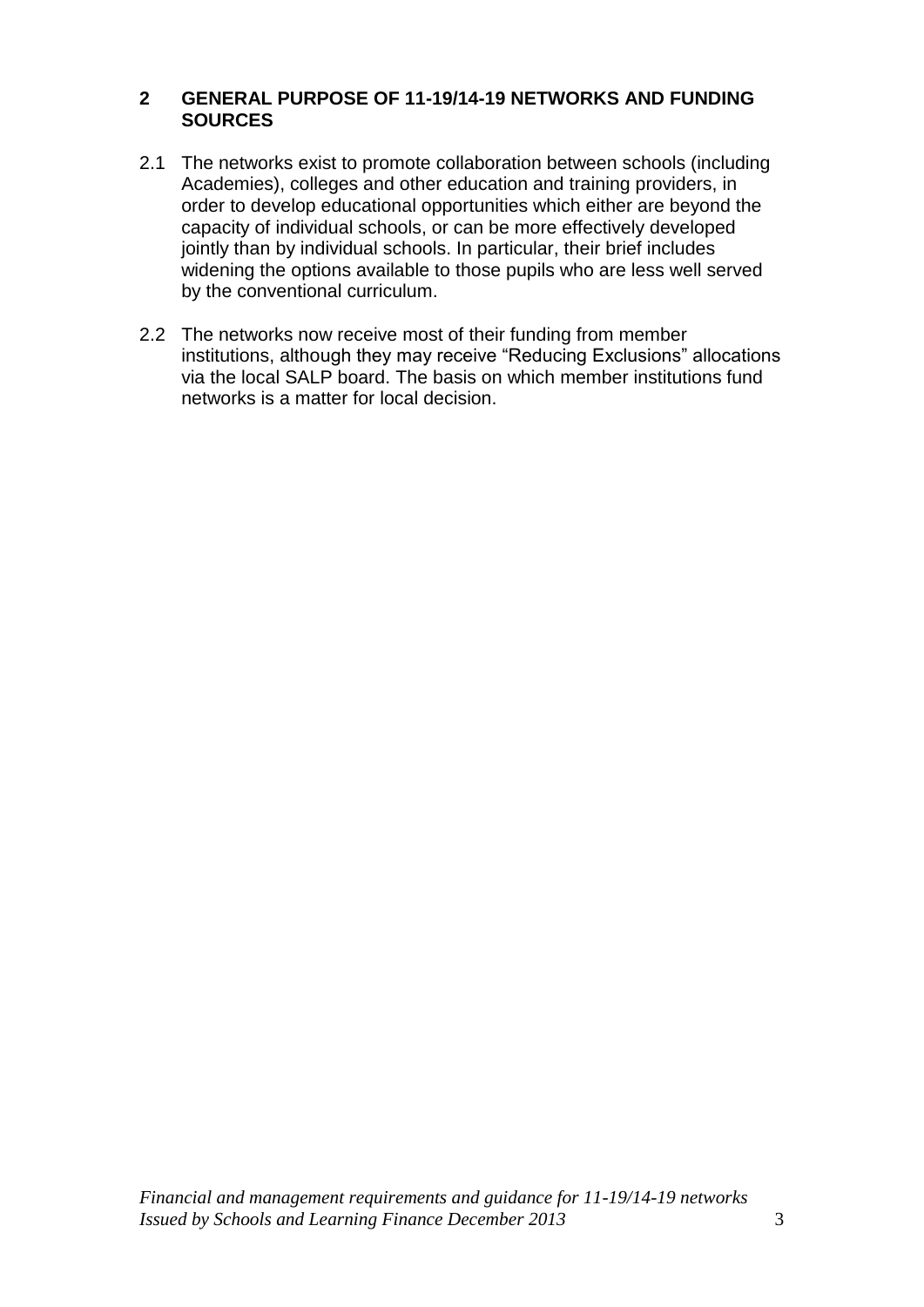# **3 GENERAL GOVERNANCE AND DECISION MAKING**

- 3.1 11-19/14-19 networks are normally informal partnerships between schools (including Academies), colleges and potentially other providers of education and training for 14-19s, ie they have no separate legal existence. This informality can create uncertainty as to where accountability lies. However, most of the funding spent by networks is funding for which the authority is ultimately accountable. Therefore the authority needs to be satisfied that the financial arrangements for networks are sound.
- 3.2 Therefore, **where networks receive devolved funding directly from the authority, they are required to agree on a set of formal management arrangements and to supply the authority with a copy of those arrangements**. The management arrangements should ensure the accountability of the network to those members, and to safeguard the interests both of members and of the authority as a funder, while facilitating timely decision making. **In particular, the management arrangements must set out the responsibilities delegated to representatives of the partnership, or to staff, or to administrator schools, together with risk management and reporting arrangements, including reporting to governors**. A list of recommended issues, which should be covered in management arrangements, is set out in Annex1. Copies of the arrangements should be supplied to the Head of Finance for Schools and Learning (see Annex 7).
- 3.3 Governors of member institutions are ultimately responsible for the performance of those institutions, including the ability of those institutions to work successfully in partnerships and their financial performance.. The main responsibility for the effective operation of networks lies with their members. Member institutions are advised to consider, and to discuss with their governors, the extent to which governors should be involved in agreeing the management arrangements for their networks. **Member institutions must report at least annually to their governors on the activities of the networks, including their financial position.** They are encouraged to report to governors at least termly.
- 3.4 A network may decide to perform its delivery functions through a trust or company. However, the council will regard that trust or company as operating on behalf of the member institutions of the network, and will still hold the members responsible for delivery of the outcomes for which the network is funded. Any additional costs, incurred in establishing and running such a company, must be funded from sources already available to the network. Thus less funding will be available for direct educational provision. Reporting by the company to members of the network should be at least as comprehensive as reporting by an informal network to its members, in addition to complying with all statutory reporting requirements of companies. The LA's expectations of 11-19/14-19 networks run through companies are set out briefly in section 15.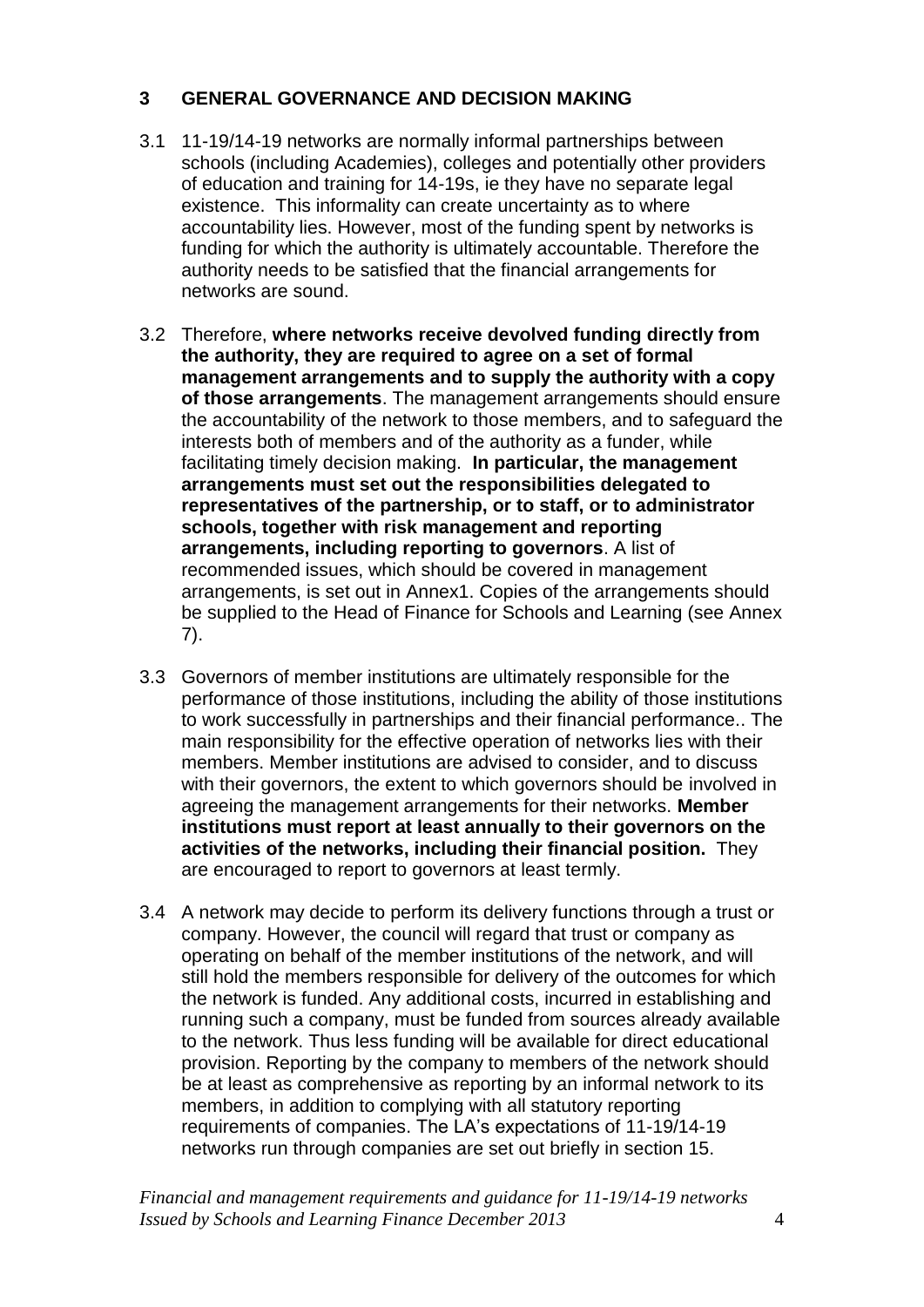3.5 Networks should seek advice from the county council's Property Services before acquiring, leasing or creating any land and/or buildings. These should in general be held in the name either of the council or of an Aided or Foundation school or academy. They cannot be held directly by the network where the network is not a legal entity.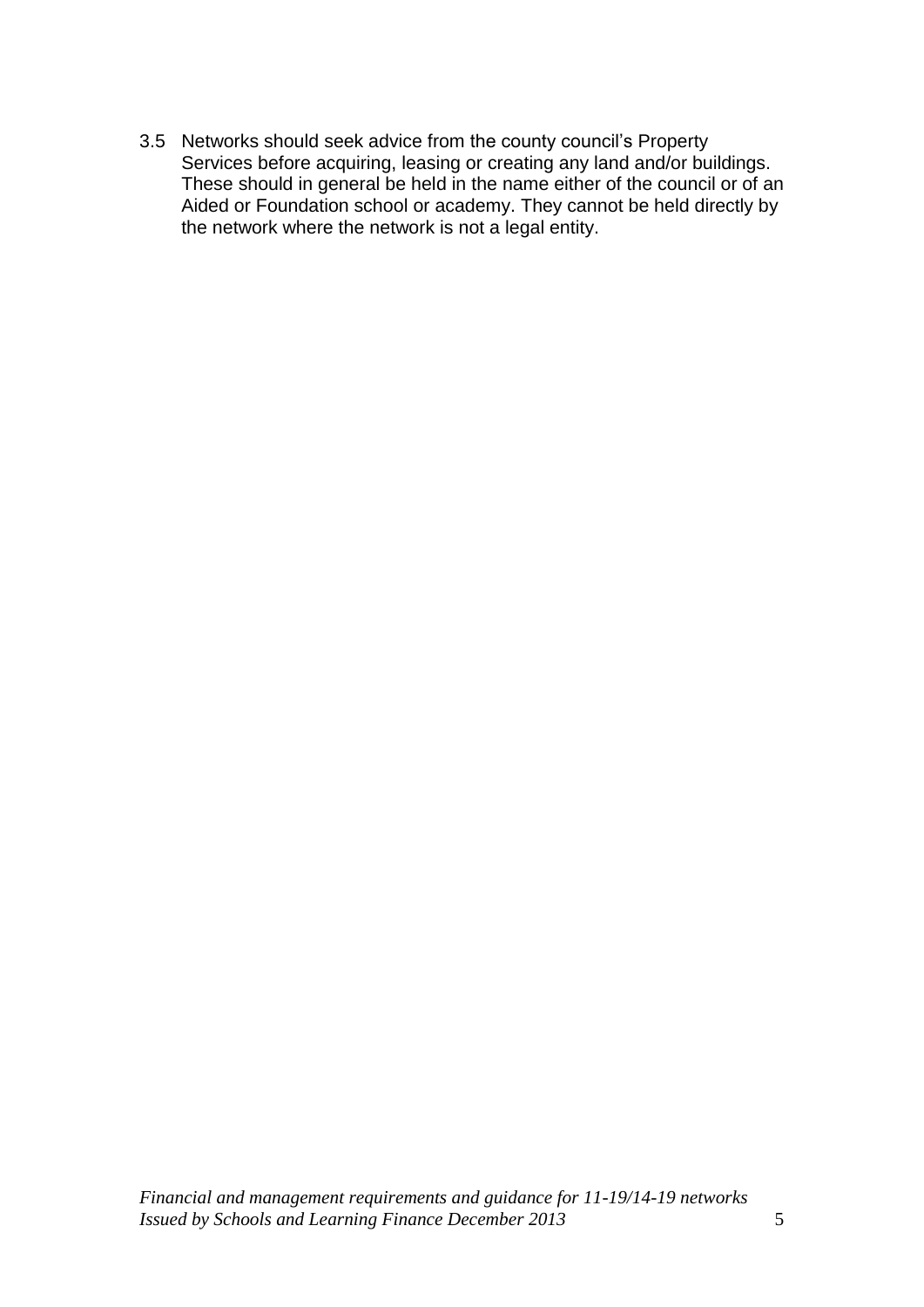## **4 SERVICE PLANNING AND FINANCIAL MANAGEMENT**

- 4.1 **Networks are expected to manage their expenditure within the budget available to them, including funds allocated directly to them by the council and contributions from schools and other sources**.
- 4.2 Member schools (and other institutions) bear primary responsibility for the financial soundness of networks, and will be held accountable by the authority for the financial affairs of their network. **Member schools must therefore ensure that they have adequate oversight of network finances**.
- 4.3 **A budget plan for the network should be approved by members at the start of each year. This must be notified to the council by 1 May**, unless otherwise advised by the council, or unless the network has no maintained school members and receives no funding directly from the  $LA<sup>1</sup>$ . This deadline is the same as the requirement for individual schools, as the curriculum and financial planning cycles for networks need to be aligned to those of member schools. **Networks may not plan for a deficit budget except where the deficit arises from timing issues with funding, and then only with the prior approval of the authority. Such approval cannot be guaranteed.** If the cost of networks' proposed activities exceeds the funding available to them, they must seek additional contributions from member schools or from external sources. Budget plans will need to be based on realistic estimates of income. Budgets should be revised where significant changes in income and/or expenditure occur Information required in the budget plan is shown in Annex 2 and procedures for submission in Annex 7.
- 4.4 The council will not formally approve the network's budget plan. The fact that the council does not ask any questions on the budget plan does not mean that the council has approved or in any way verified the accuracy or reasonableness of the information submitted, except to the extent that that information originated from the council. Network members remain responsible for containing expenditure within the available funding.
- 4.5 In those exceptional cases where expenditure exceeds income, then the network is responsible for identifying realistic recovery action. **If appropriate recovery action is not agreed, the authority reserves the right to recover any overspend from any future years' devolved funding for that network.** If any network faces a deficit, which cannot be resolved by local agreement, the authority should be advised as soon as possible via the Babcock 4S 14-19 team, the lead for networks within the Babcock 4S finance consultancy team and Schools Funding Team (David Green)(see Annex 7). This will enable the authority to assess whether any additional support and assistance can be given, but it is unlikely that this will take the form of extra funds.

 $\overline{a}$ 

 $<sup>1</sup>$  For example, extensions may be allowed if budget information is issued by the authority less than</sup> twelve working days before the end of March, or in the event of major changes in government policy which specifically affect network activities and which are incomplete as at 1 May.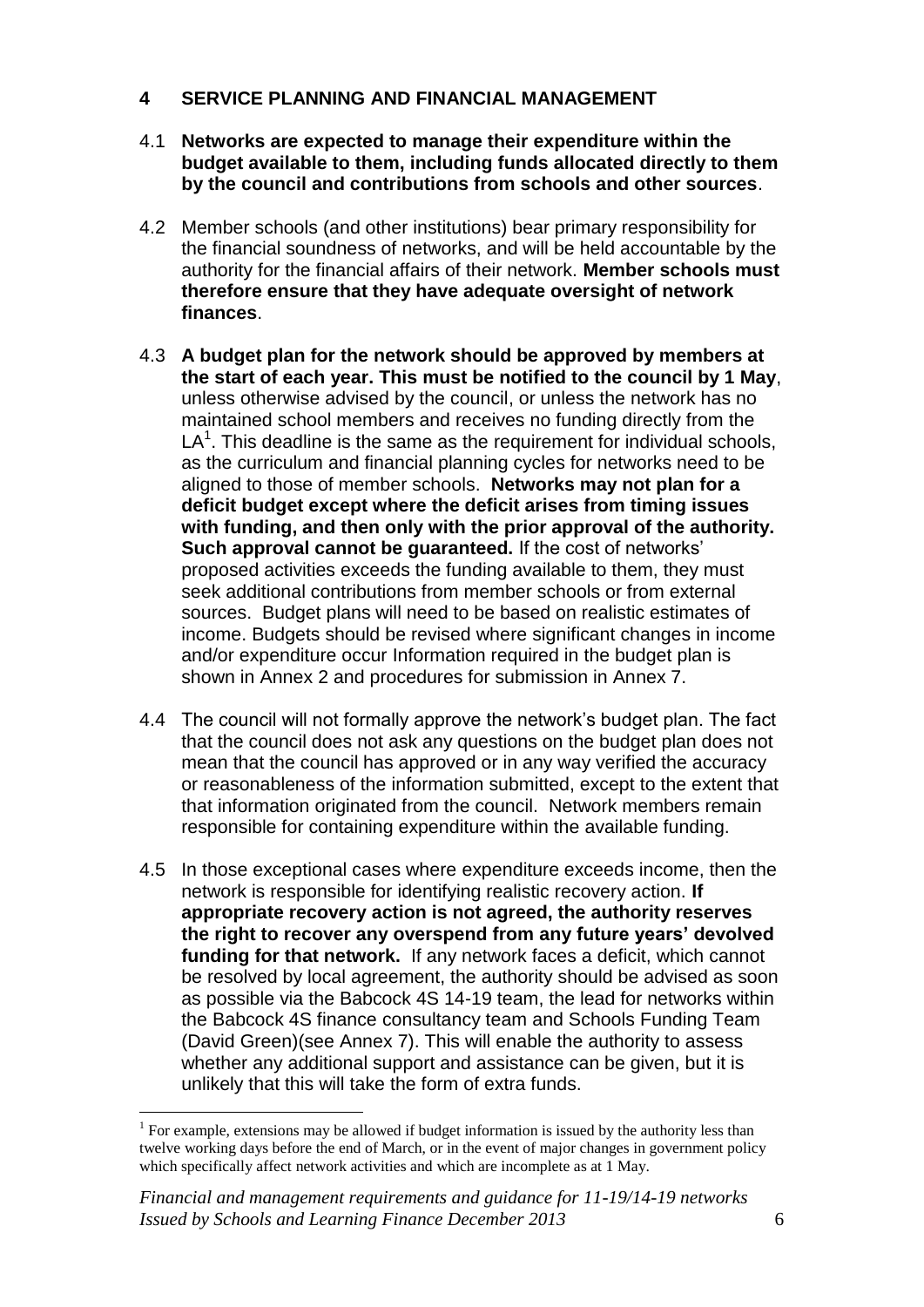- **4.6 The authority reserves the right to withhold any direct funding due to a network which, in its view, is ineffectively managing that funding and is not working effectively with the authority to improve the situation. However, such action would be taken only as a last resort.**
- 4.7 Member schools should note that action by a network to recover a deficit is likely to reduce the scope of its activity and may mean that schools have to incur additional costs from their delegated budgets in order to maintain opportunities for their pupils.
- **4.8 Networks which are not companies or trusts must use the same financial year as the local authority ie 1 April-31 March.** Networks operating as companies or trusts are strongly advised to use the same financial year as the local authority, as this will make it easier to identify the surpluses or deficits attributable to these networks at 31 March.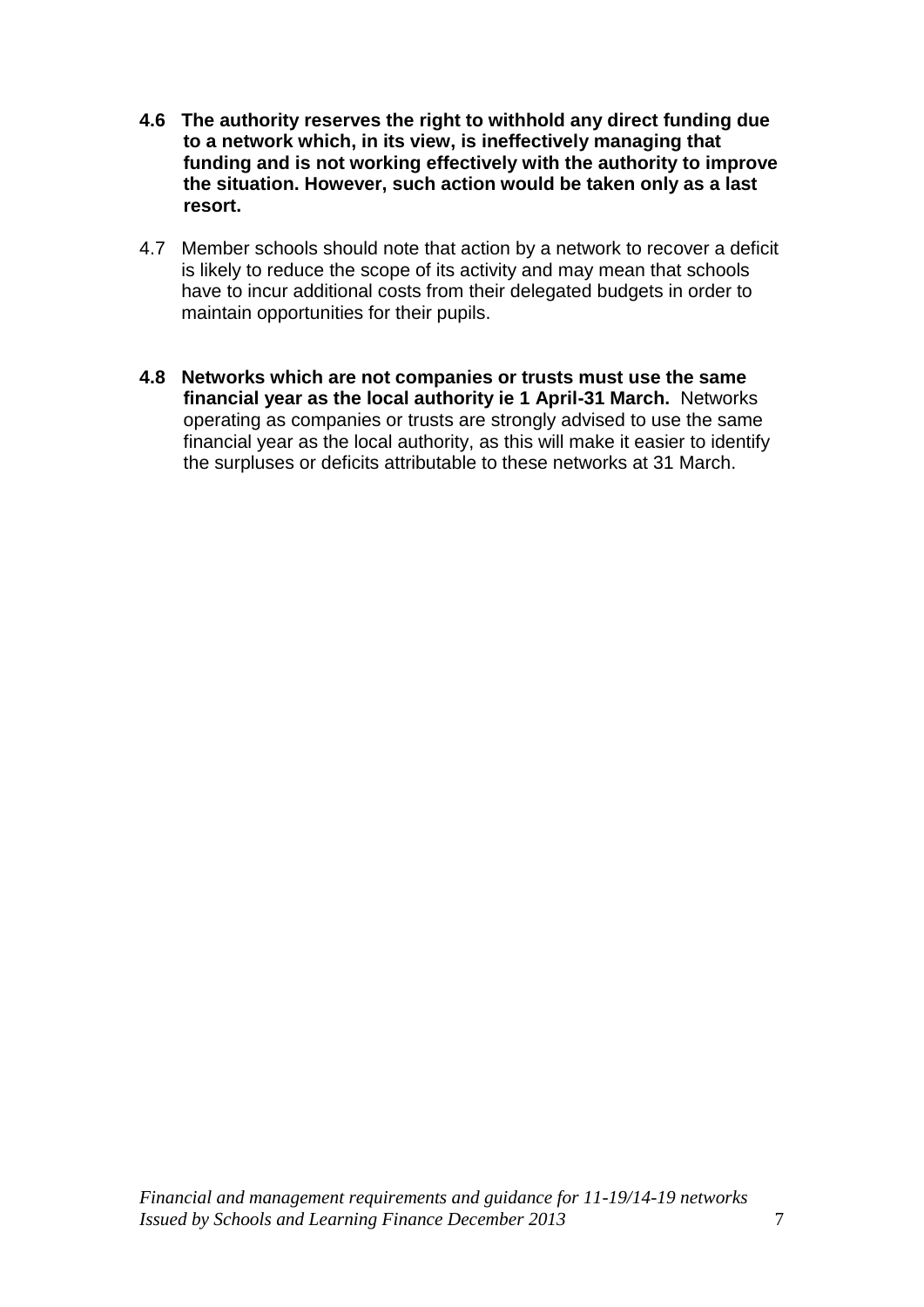# **5 RISK MANAGEMENT**

- 5.1 Each network should identify the main business risks to which it is exposed, and members should agree on appropriate measures for managing and monitoring those risks. For example, and without limitation, key risks might include:
- non-performance, or cessation of business, or of key courses, by a key  $\bullet$ external supplier ;
- financial failure by such a provider (eg insolvency);  $\bullet$
- cessation of provision due to action by Education Funding Agency Chief  $\bullet$ Executive of Skills/local authority on standards concerns at the provider;
- demand for courses falling below expectations, failing to recover fixed costs;
- competition from other nearby providers leading to reduced demand for courses or activities funded by the network, thus increasing unit costs;
- incompetence, mismanagement or fraud (while rare, the possibility cannot be ignored);
- loss of key staff and over dependence on key individuals;.
- health and safety issues concerning providers.  $\bullet$

A report on the main risks faced by the network, and on measures in place or identified to mitigate their effect, should be considered by members of the network at least annually.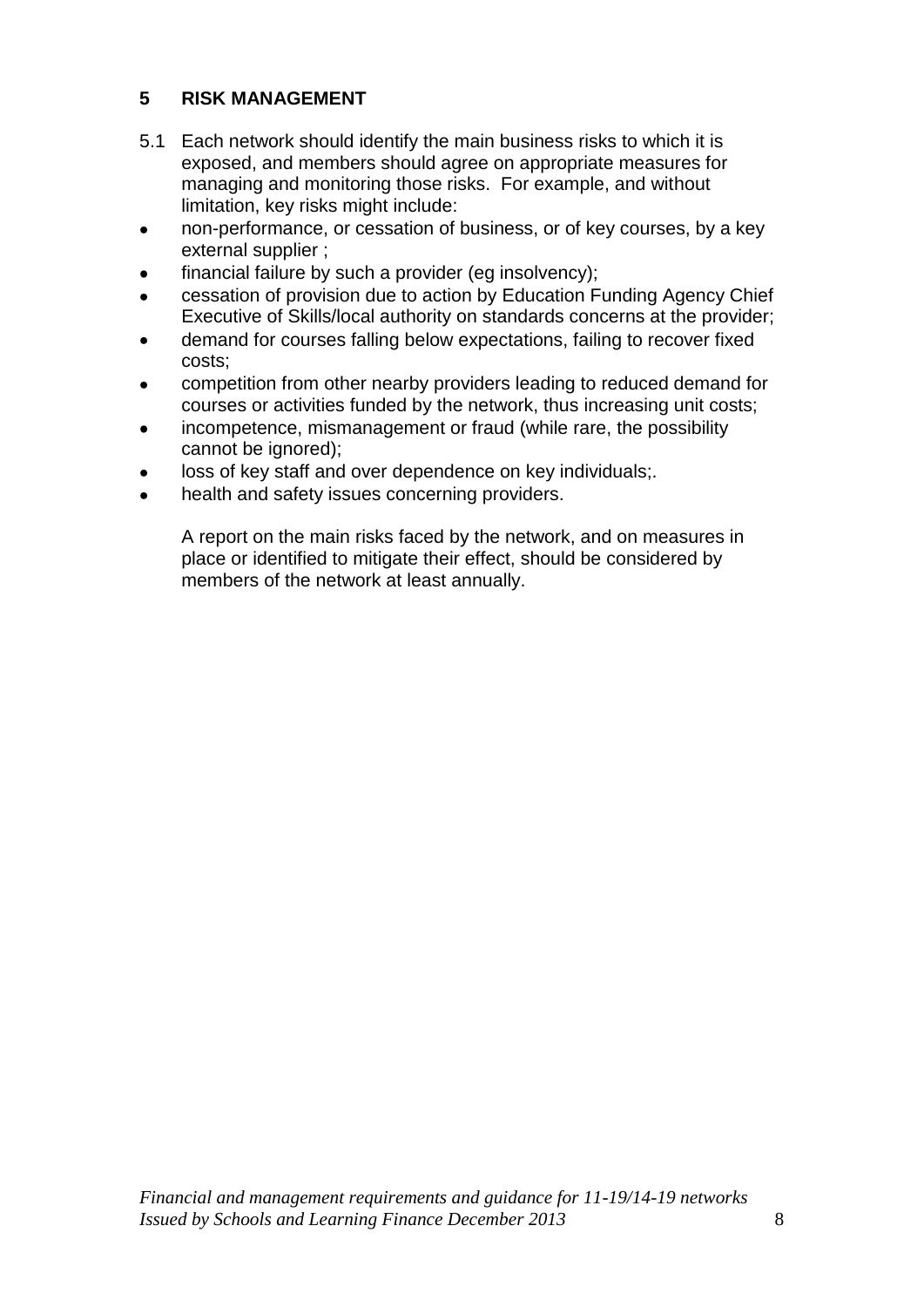## **6 FINANCIAL ADMINISTRATION**

- 6.1 Funding for networks largely originates from schools or from the Schools Budget of the county council. **Therefore, networks are required to have regard to the financial administration requirements of the Surrey Scheme for Financing Schools (the "Scheme").** In particular, section 2 (Financial Controls), s 3.5 (local bank accounts) and s3.6 (prohibition of borrowing), are applicable. Networks should also avoid entering into leases (including equipment leases) without first consulting the council<sup>2</sup>. Annex 3 lists the key financial controls and requirements in the Scheme which are relevant to networks.
- 6.2 It is not anticipated that 11-19/14-19 networks will engage in activities which are community focused<sup>3</sup>, rather than pupil focused, in the terms of the 2002 Education Act. **However, should they wish to engage in community focused activities, they must comply with the requirements of section 13 of the Scheme**. In particular, they must consult the authority prior to engaging in those activities, and account for them separately, although they may now use contributions from schools to fund such activities.
- 6.3 Networks may sometimes engage in activities funded from non-county funds. **Income and expenditure on such activities must still be reported to the council** because such activities may still incur risks for the council eg continuing employment rights, insurance, and third party penalties for failure to deliver. The only exceptions would be where the activities would be considered unofficial fund activities if undertaken by a school, and where they create no financial or reputational liability, for the network, schools or the authority.
- 6.4 Networks are advised to appoint a member school as "administrator school" to undertake financial administration on behalf of the network. The school will already be familiar with the council's financial management and reporting requirements for schools**,** and will already be operating suitable financial systems. Using a school as administrator relieves the network of the need to establish its own financial systems or to make separate arrangements for separation of duties. It also avoids the complexities of different financial year end dates etc. which might arise if a college were used. If no member school is willing to act as administrator school, please seek advice from Schools Funding.
- **6.5 The financial records of the network will be subject to inspection by the council's internal and external auditors** where either deems this to be necessary**.**

 $\overline{a}$ 

 $2$  Networks would need to enter into leases in the name of a member school, unless constituted as a trust or company

 $3$  Community focused activities are those which are not for the educational benefit of pupils at a school (whether direct or indirect).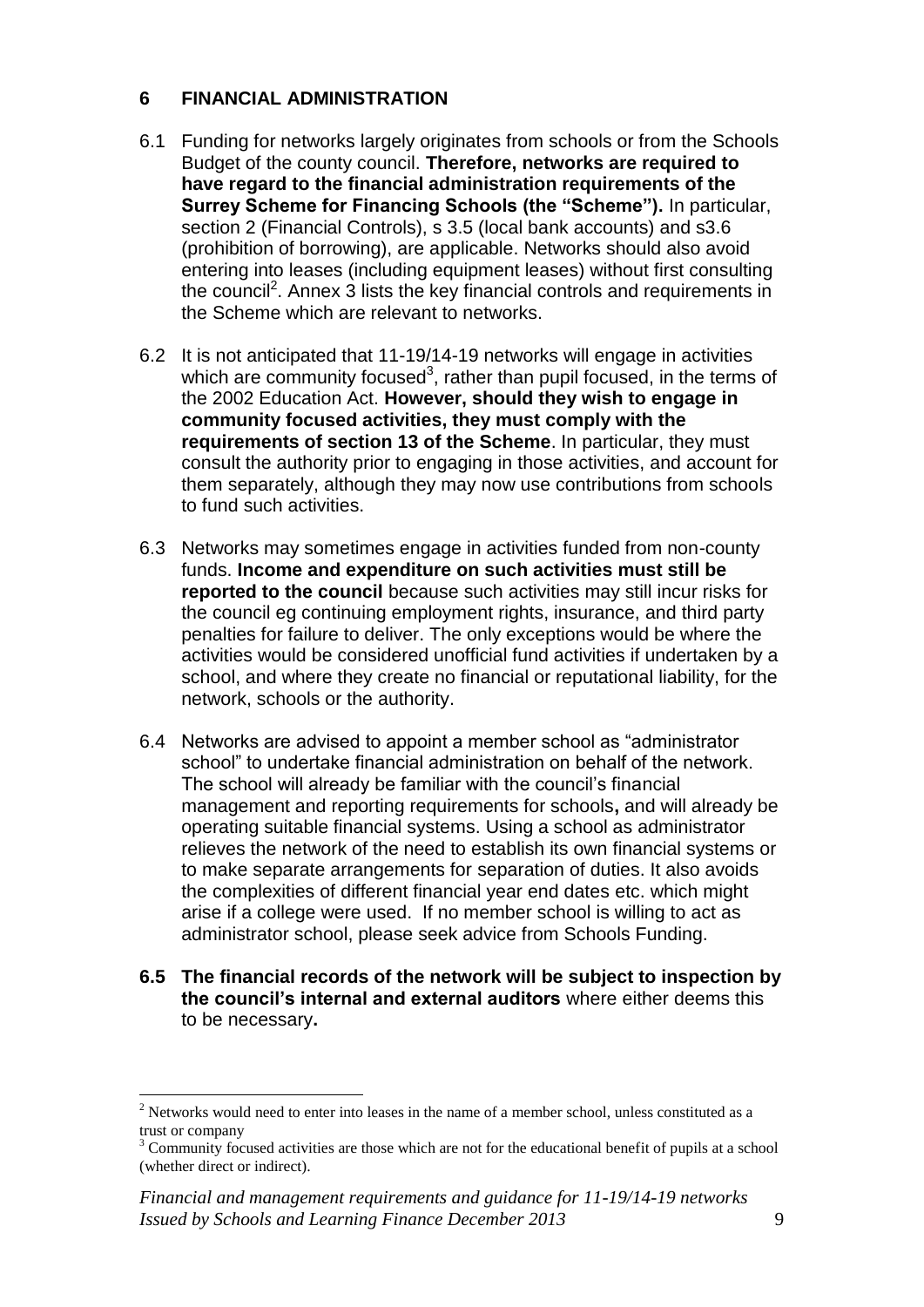6.6 **For the avoidance of doubt, networks may appoint an academy as administrator school.** However, they should recognise that an academy is not subject to the financial supervision of the authority or to the Surrey Scheme for Financing Schools. As an academy is an institution independent of the authority, schools are advised to have a formal contract for services supplied to or by an academy. The requirement to report regularly to the council on expenditure and income, and for the financial records of the network to be available for inspection by the council's internal and external auditors, will still apply if an academy is the administrator.

Where an administrator school converts to an academy, we would expect the members of the network to review whether that school should continue to be the network administrator, because of the change in the legal status of the school, and because certain risks and freedoms apply to academies which do not apply to maintained schools.

6.7 Where the administrator school is an academy, that academy will be required to submit a year end statement of income, expenditure and balances, for the LA's financial year This statement should be certified by the academy's external auditors, or by an equivalent registered auditor. This is because the expenditure, income and balances of networks form part of the council's published accounts, and we need evidence to demonstrate its validity to our own external auditors.

The dates by which such statements will be required will be notified annually.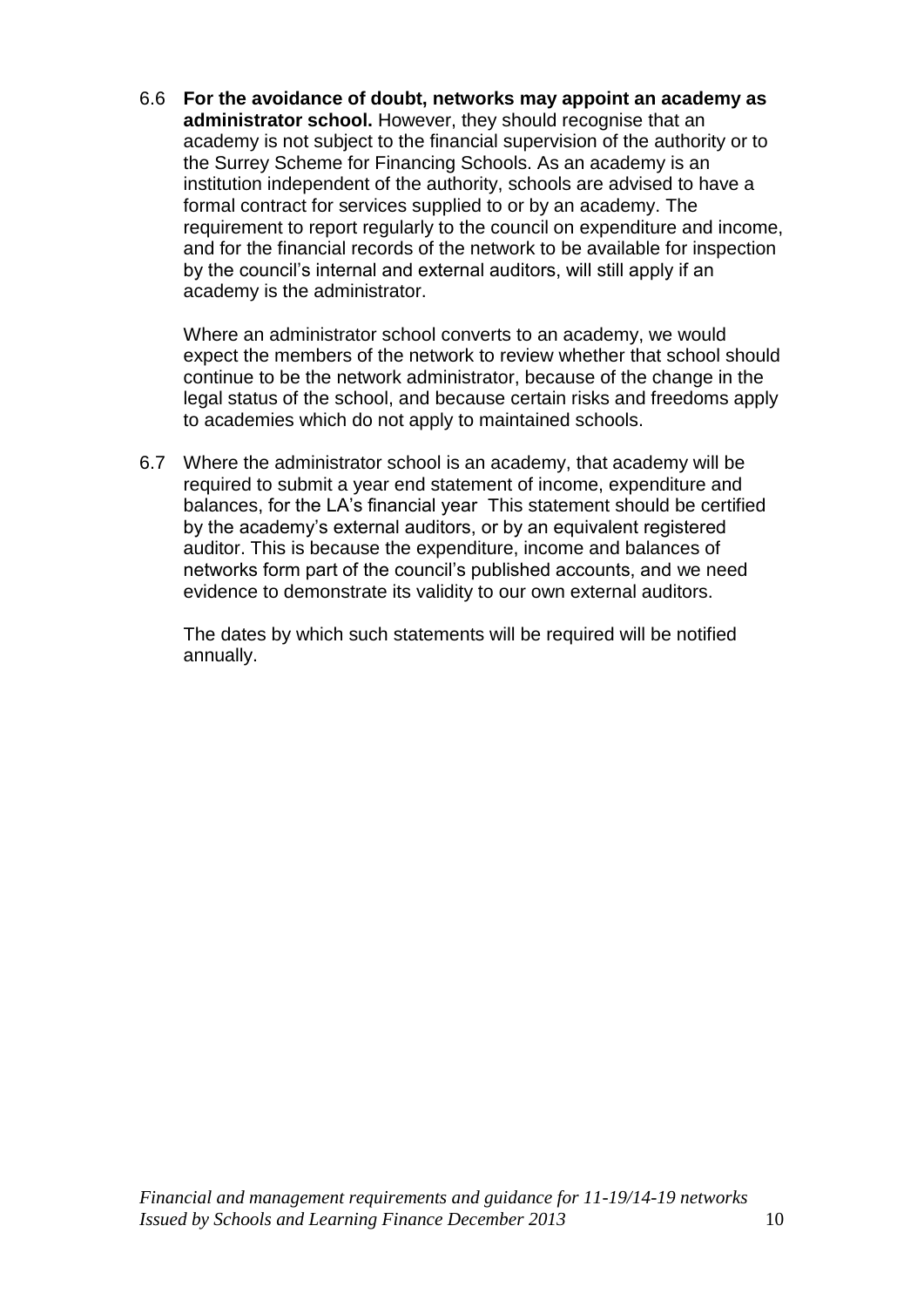# **7 ROLE OF ADMINISTRATOR SCHOOLS**

- 7.1 The role of administrator schools is to provide administrative support to the network, such as finance and personnel administration, including payment of staff. The administrator school does this on behalf of the network. The income, expenditure, funding, and financial duties and liabilities belong to the network, including contractual liabilities in respect of staff. **It is still the responsibility of the network to ensure that all reporting requirements are met, such as the submission of budget plans and of expenditure returns to the council.**
- 7.2 The administrator school acts on behalf of the network, not of the Chair, and reports to the network. There is no need for the Chair's school to be the administrator school, or for the administrator school to change every year. In choosing an administrator school, networks should be realistic about the financial management strengths of individual schools (for example length of service of business manager/bursar, availability of staff).
- 7.3 When appointing administrator schools, agreement should be reached as to their term of office and the procedure to be followed if the school no longer wishes to act as administrator or if the network seeks a change of administrator. Frequent changes of administrator schools are discouraged because of the loss of continuity which this causes. A two year minimum period of office is suggested, although less frequent changes would be preferable.
- 7.4 Where a network's financial and personnel matters are administered by a school in this way, networks and administrator schools should agree on their expectations, eg frequency of monitoring, arrangements for decision making, and on measures for minimising the risks for the administrator school (See Annex 4 for suggested roles, responsibilities and rights of administrator schools)
- 7.5 An administrator school can reasonably be expected to be reimbursed for its costs, where these are significant. The basis of reimbursement should be agreed in advance. This will allow the school to ensure that suitable staffing resources are in place to provide an adequate service to the network.
- 7.6 **Networks must advise the authority of the name of the administrator school. Should networks wish to change the administrator school, they should give the authority at least one month's notice. Changes may only be made from April 1, other than where the previous administrator school converts to an academy, or closes, or in wholly exceptional circumstances and after consulting the authority**. This is because changes during the financial year create major complexities in local bank account reconciliation.. (Information should be supplied in writing (email will suffice) to Sue English in Babcock 4S and to David Green in the Schools Funding Team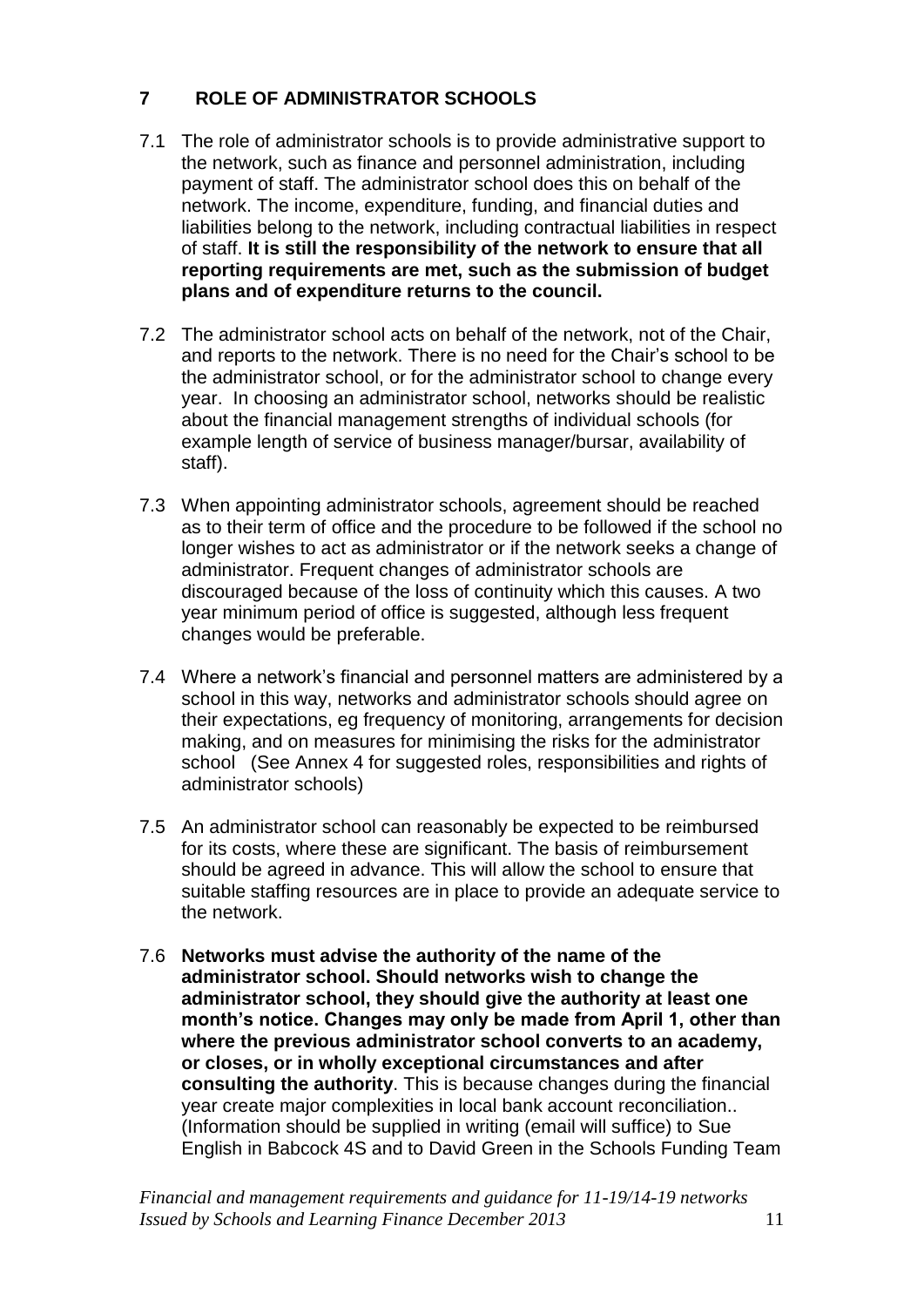in Children. Schools and Families Finance.. It should be confirmed by the Chairman of the network, the network co-ordinator or equivalent (if any) and the business managers of the old and new administrator schools).

7.7 The administrator school is no more liable than any other network member for losses or deficits incurred by the network, provided that it has carried out its role with due care and skill.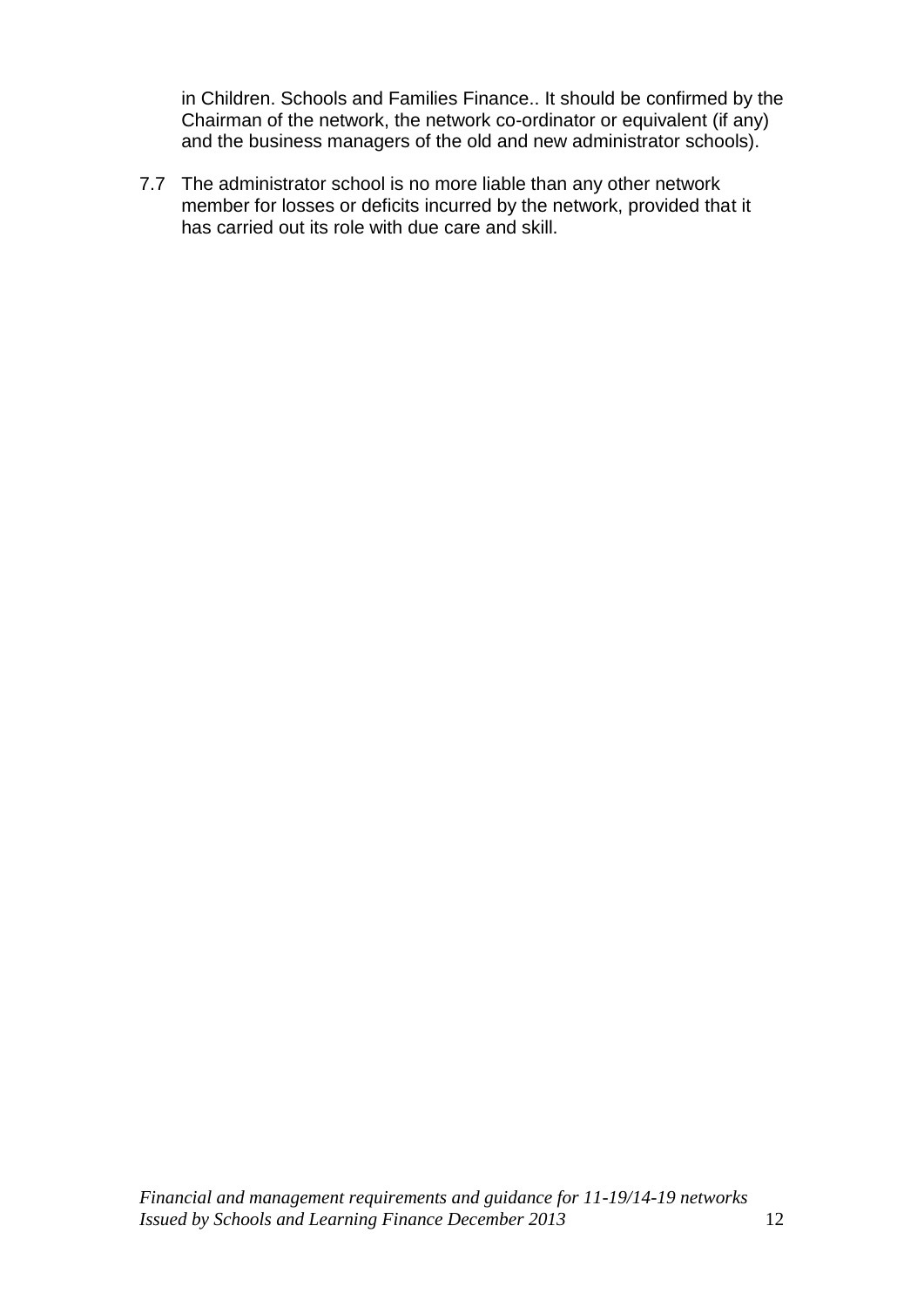## **8 BANK ACCOUNTS**

- 8.1 Lead/administrator schools may maintain separate bank accounts for network funds but this is not an LA requirement, either for maintained schools or for academies. They should seriously consider whether maintaining separate bank accounts justifies the additional administration which it causes. **Where separate bank accounts are established, they are subject to the same reporting requirements as for delegated budget accounts** because the expenditure and income is public expenditure and income for which public sector accounting and auditing regulations must apply. (These requirements are set out in chapter 3 of the Surrey Scheme for Financing Schools). **In particular, networks/ administrator schools must report expenditure and income passing through any separate local bank account, at least termly (and preferably monthly), to the authority**, using the electronic Fin U81A returns made available for the purpose. This allows the authority to reclaim VAT on behalf of the network, where appropriate, and allows the authority's statutory accounts to be updated. Academy administrators are still required to report expenditure and income termly, using the separate pro forma made available for the purpose.
- 8.2 Where an administrator school which is a Surrey LA maintained school chooses to use a separate bank account, it may choose either a Surrey "umbrella" account with HSBC, or a free standing local bank account. **However, any free standing bank account must be with an approved banking institution under s3.5.1 of the Surrey Scheme and the mandate must specify that the authority is the owner of the funds in the account, except to the extent that it can be demonstrated that they originate from private sources. The mandate must also allow the authority to receive copies of statements, if required. Bank account signatories must be employees of the county council or of Surrey maintained schools**. The LA cannot impose these requirements on an administrator school which is an academy and networks need to be aware that any loss of funds by an administrator school which is an academy would be a matter for the network to resolve with the academy.
- 8.3 Where the LA directly funds a network, it will pay cash equivalent to the network's funding allocation into the administrator school's main bank account (or separate network account) unless formally notified otherwise. Networks will need to make arrangements to pass on this funding to providers, whether schools or others. It is important that funding is passed on to providers in the year in which the services are to be provided. These payments will normally be made termly in advance.
- 8.4 **Expenditure and income met from any separate bank account should be reported to the authority by the administrator school as expenditure and income (but on a separate SAP cost centre for the network)**. **Funds transferred to or from a separate network bank account are transfers of funds and represent surplus balances held by the network. They must not be accounted for as expenditure by**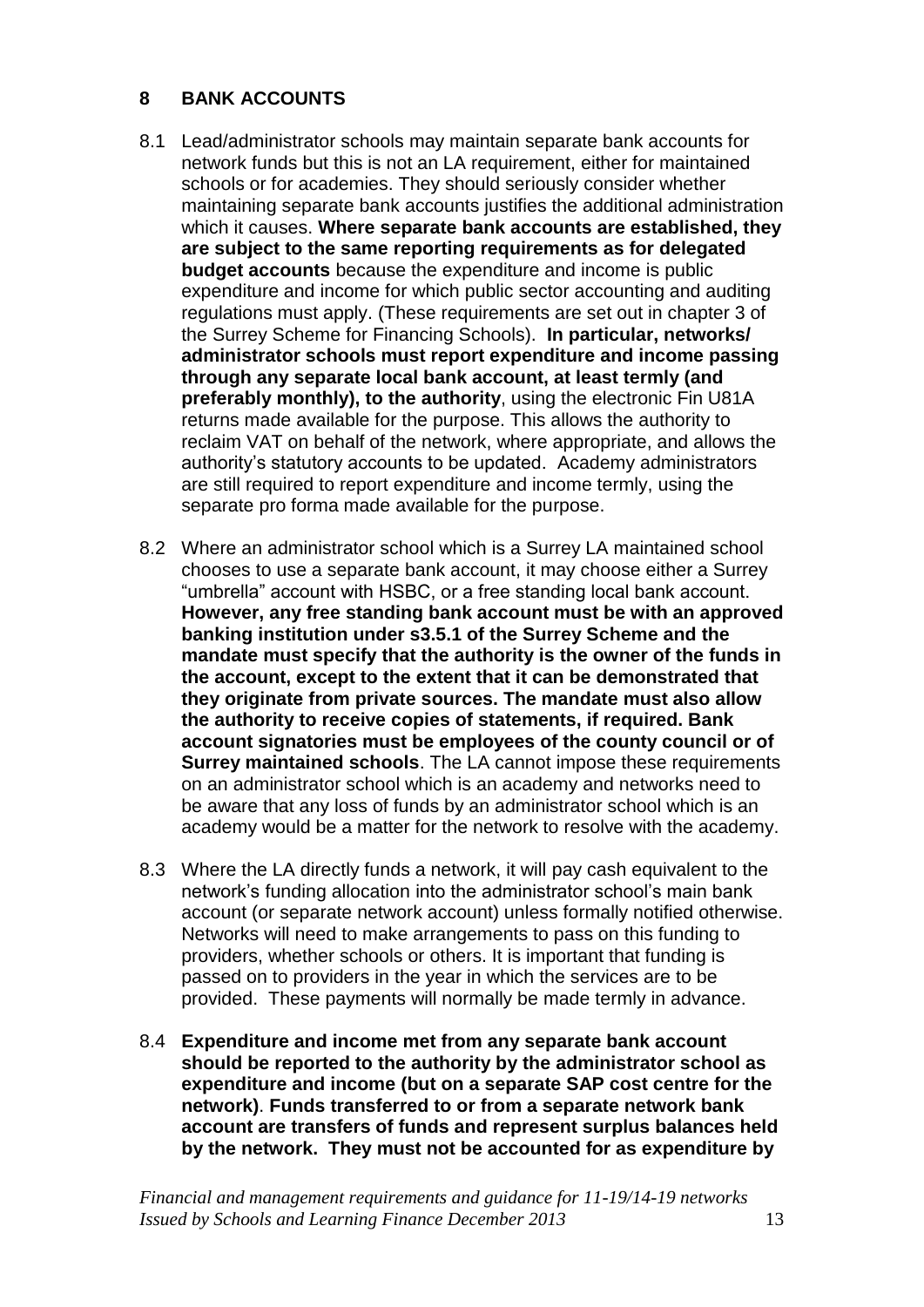**the network until spent externally. Information on any separate bank account must be supplied to the authority at year end for bank account reconciliation purposes, alongside that for the school's main bank account.**

- 8.5 Where network funding is held in the administrator school bank account, it is recommended that those schools credit the network with estimated interest on unspent funds, where the school earns interest on them (see Annex 5).
- 8.6 Where the administrator is not a Surrey maintained school, it still need not maintain a separate bank account for the purposes of the network, but should ensure that suitable insurance cover exists for the arrangements in place.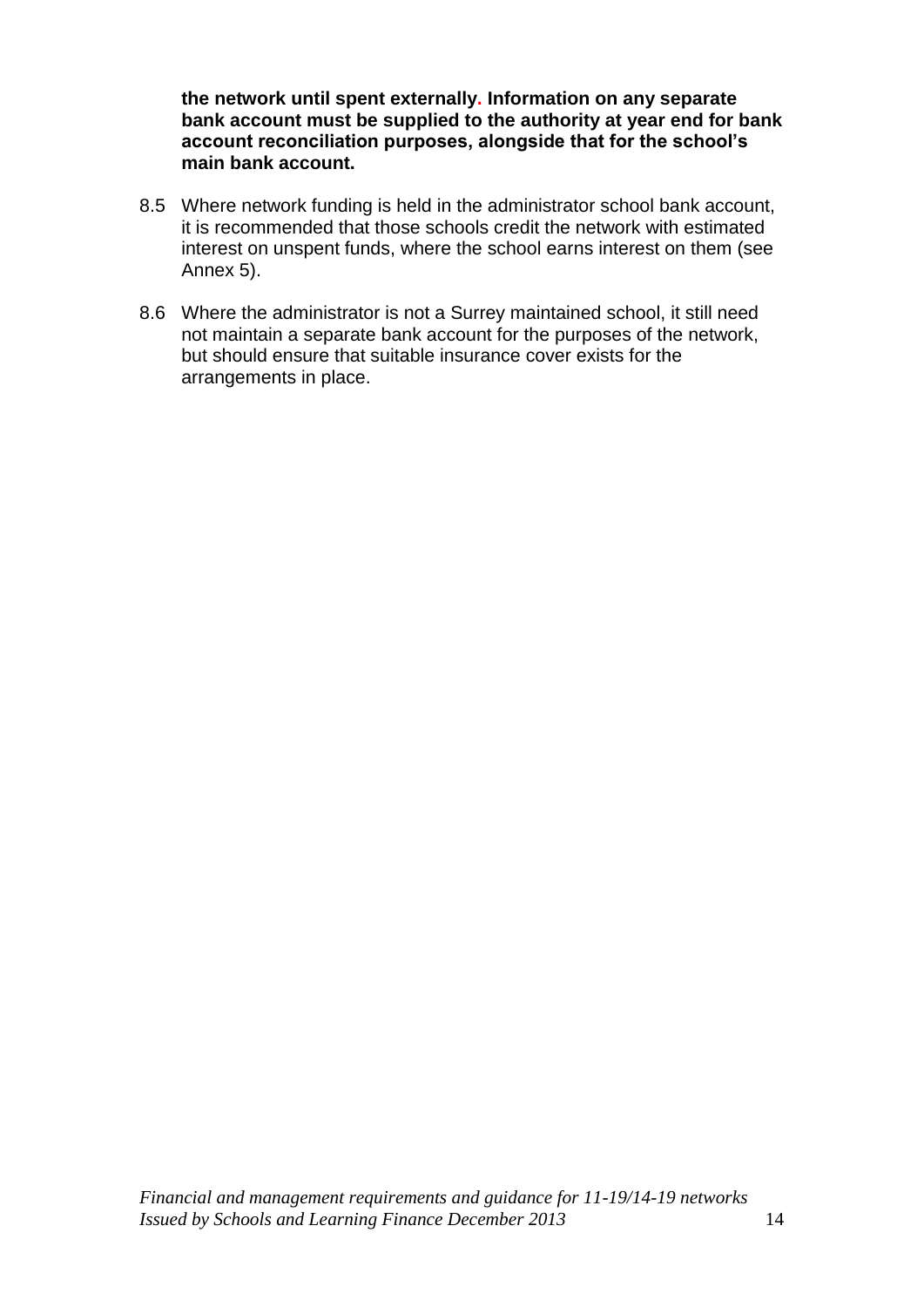# **9 SURPLUSES, DEFICITS AND CLAWBACK**

### **Surpluses and deficits**

- 9.1 Networks will have surpluses from time to time, although they should only have deficits in exceptional circumstances. Surpluses and deficits on network funds, including those held in separate bank accounts, need no longer be reported within the administrator school's Consistent Financial Reporting return.
- 9.2 Expenditure, income and balances of networks should be reported to the LA as pupil focused unless the purposes for which they are used (or are to be used) constitute community focused activities under the 2002 Act.
- 9.3 Networks should transfer funds to schools or other providers to match the supply of services by those schools or providers. Similarly where networks charge schools for services, they should match the timing of those charges to the supply of services. Charges to schools should match the cost of the services where possible. Therefore, in general, networks should not generate surpluses from charges to schools. Surpluses should only arise where funding allocated directly to the network has not yet been spent on goods or services, or where the network is saving up for cyclical expenditure.
- 9.4 Networks will normally be allowed to carry forward unspent funds, and will be required to carry forward any deficits, although these should rarely occur. However, the authority may recover unspent balances on funds which were allocated for a specific time limited purpose.
- 9.5 The authority reserves the right to seek information from networks on the purposes for which any surpluses are being held. The authority may give advice to individual networks on the use of those balances, and may take their response into account in considering whether those networks' financial management is adequate. This parallels the rights of the authority in respect of schools with high balances. The authority would only expect such action to be needed in exceptional circumstances.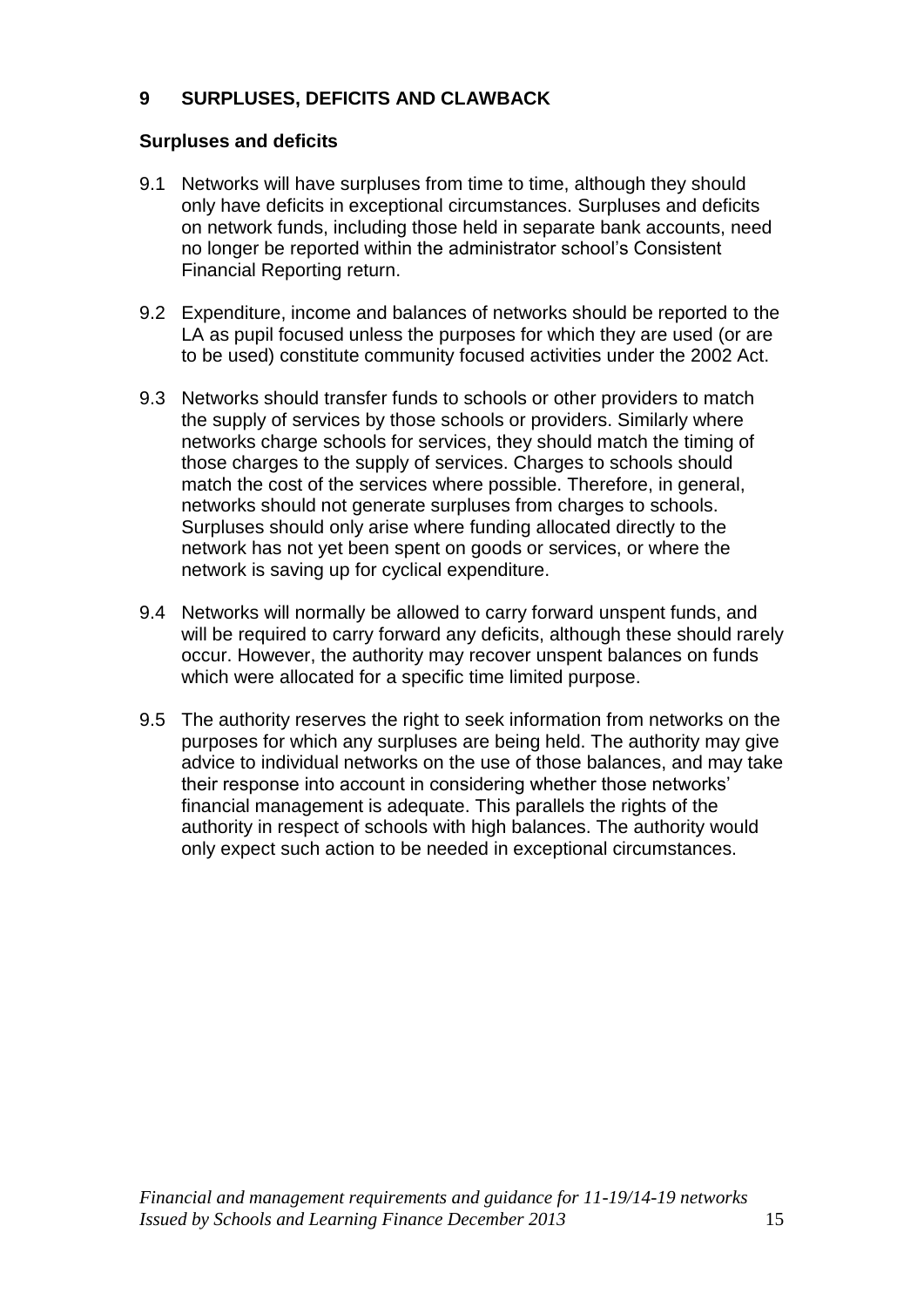## **10 PURCHASING, TENDERING AND CONTRACT RULES**

10.1 Networks are subject to the purchasing, tendering and contract rules for schools in the Surrey Scheme for Financing Schools. As networks generally have no legal status in their own right, individual schools will need to enter into contracts on their behalf. The division of tasks between network and schools will need to be agreed between the school and the network. For example, the school could select suppliers, invite tenders etc. or simply place an order on terms agreed by the network or network staff. It is unlikely that networks will engage in significant procurement activities, other than for college courses/work based learning provision, training and related services

*Purchases of goods or services valued above £5,000 but not more than £49,999*

**10.2 In summary, three written quotations must be sought for any purchase exceeding £5,000 in value, but not exceeding £49,999.** (See s2.10 and Annex D of the Scheme).

A decision not to seek three written quotations should be agreed by all of the members of the network, although such agreement can be given in writing if there is no conveniently timed meeting. **Reasons for such a decision must be clearly recorded, eg that no suitable alternative suppliers exist. Similarly, a decision not to accept the lowest quotation must be agreed by all of the members of the network and formally recorded, with reasons**.

*Goods and services exceeding £50,000 in value*

**`10.3 A formal tender process should be undertaken for any purchase exceeding £50,000 in value**. (See s2.10 and Annex D of the Scheme).

The network may agree not to go to formal tender where it has evidence that it has identified all suitable suppliers and that there is a sound reason for not seeking interest from a wider range of suppliers. However, it is for the network to justify not going to tender.

**Networks must be able to demonstrate that any decision not to tender was reasonable.** Networks are advised to consider, as part of the annual budget process, whether they are likely to procure goods and services from any one supplier with a total contract value of £50,000 or more during the forthcoming year, whether it is reasonable not to tender for any of these, and why. They will need to keep evidence to demonstrate that a decision not to tender was reasonable ie the presumption is that formal tendering will apply.

10.4 The Procurement and Contracts service advises that in principle the procurement of college courses falls within the scope of the council's Purchasing and Contracts rules. It is acceptable to select a single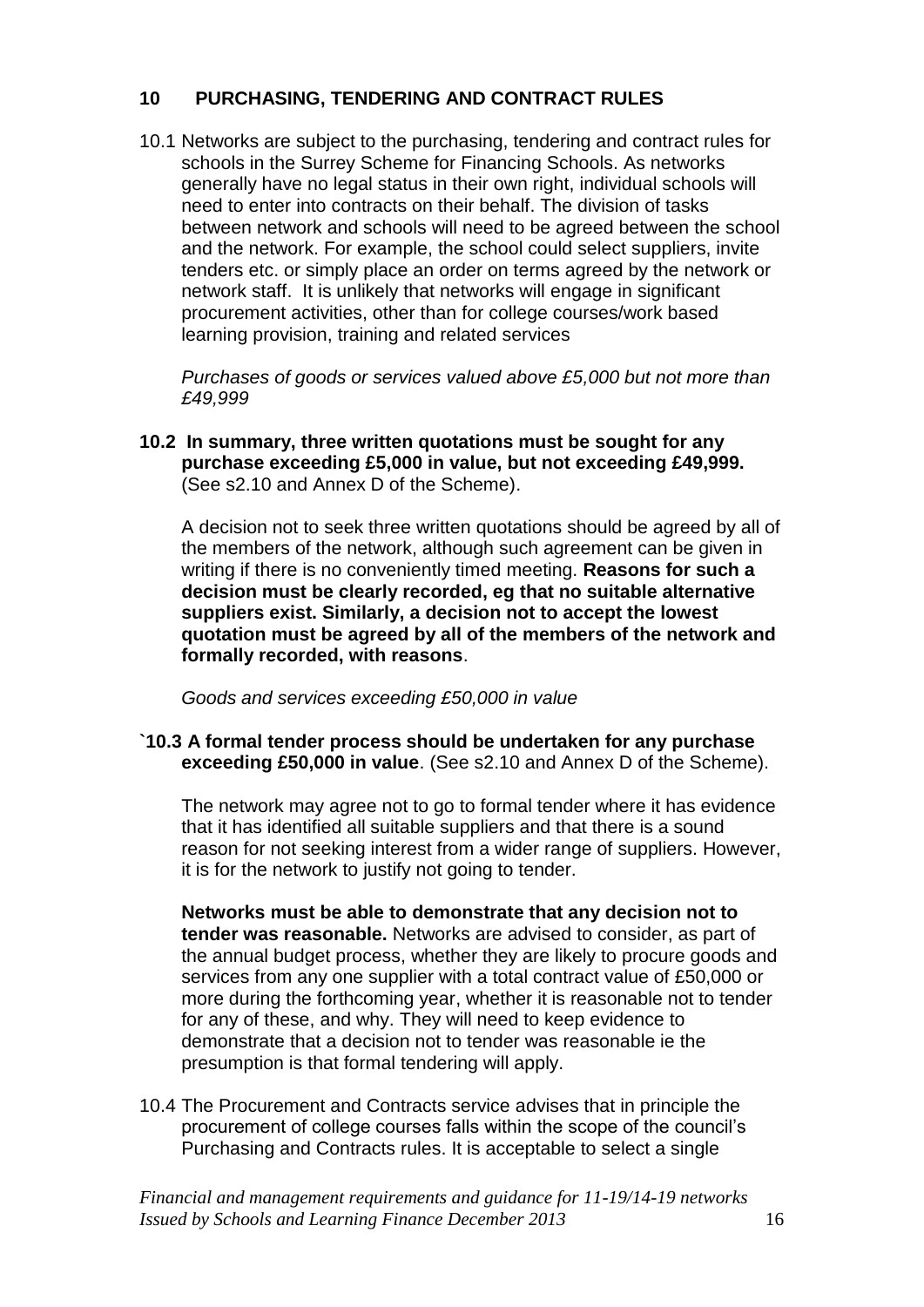provider without seeking competitive quotes, where the purchaser has reason to believe, following due investigation, that only one suitable supplier exists. In selecting course providers, schools or networks should formally consider whether alternative providers exist (for example in the private sector) and should record the reasons for approaching only one supplier if they do this. (For example, the need for a reasonable travelling distance for pupils might be a justification for using a single provider, or a limited range, when securing college courses. Past attainment results might be another reason. If there are no possible private or voluntary sector suppliers then tendering may not be appropriate)

- 10.5 Purchases of goods and services with a contract value of £173,000 (at Oct 2013), net of VAT, fall within the scope of the EU Procurement Directive, which requires a specific procurement process, including public advertising of the invitation to tender in a prescribed form and location. Surrey County Council has determined that contracts valued at £100,000 or more should be subject to the EU process. However, the purchase of educational services, such as college courses, falls within Part B of this Directive, which means that open tendering is not legally required, but that the award of a contract must be publicly advertised. (The threshold is higher for capital works). We do not anticipate that networks will often need to place orders exceeding £100,000 (except perhaps for college courses) but it is recommended that they seek advice before doing so (contact Schools Funding team initially)
- 10.6 Note that all contract values relate to the total value of a contract, not to the annual expenditure under that contract. So the value of a contract with a college would be the estimated total cost of courses starting in that year, including the cost of the second year's fees. Contracts must not be divided artificially in order not to exceed the various thresholds.
- 10.7 For further information please see the Procurement Standing Orders for schools, which are available as an Annex to section E of the School Finance Manual on the Babcock 4S website. The standing orders may be revised from time to time and the website will show the latest position.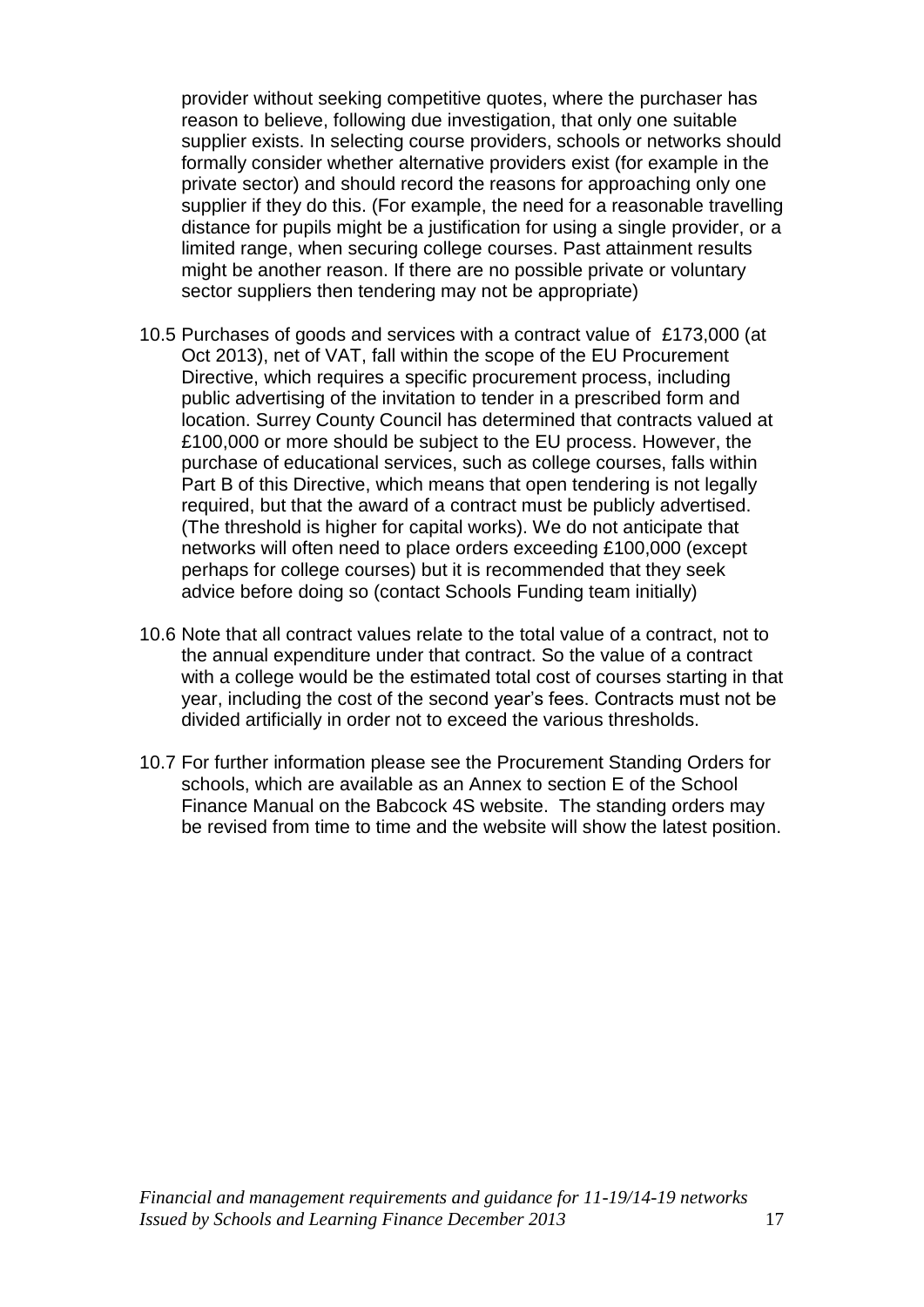# **11 PERSONNEL ADMINISTRATION**

11.1 Networks need to ensure that clear line management arrangements are in place for any staff working directly for the network. Where the network has no legal status in its own right, staff should be employed by an individual school. Network representatives should be involved in the recruitment and selection process. Recruitment costs should be met by the network. Any costs of redundancy/termination, not eligible to be borne by central funds, should be at the risk of the network and not of the employing school, unless they result from inappropriate action or omission by the administrator school.<sup>4</sup> Responsibility for preemployment screening, references, Disclosure and Barring Authority checks etc. would best be discharged by the school which will be the nominal employer, sharing information with the network as agreed locally.

11.2 Arrangements for employment should include:

- A statement of particulars of employment setting out terms and conditions including annual leave and sickness arrangements; and whether fixed term or continuous;
- a job profile, with key duties and accountabilities;
- agreement on the normal work base, and whether the post holder will be required to work across separate sites,
- any other allowances to which the post holder is entitled eg required car user;
- clarity over line management of the post, and of any line management responsibilities of the post holder;
- performance management arrangements for the post holder;
- how to access development and training opportunities.  $\bullet$

.

 $\overline{a}$ 

11.3 Where staff are employed by a trust or company, they will not be deemed to be employees of the council or of a school, and any liabilities to those staff on redundancy etc. will fall upon the employing body. Where staff are employed by an academy, the Council will not meet redundancy liabilities unless otherwise specified in the transfer agreement.

<sup>&</sup>lt;sup>4</sup> The normal conditions for central funding will apply here ie if redundancy is in line with county personnel policy and where competent professional advice has been followed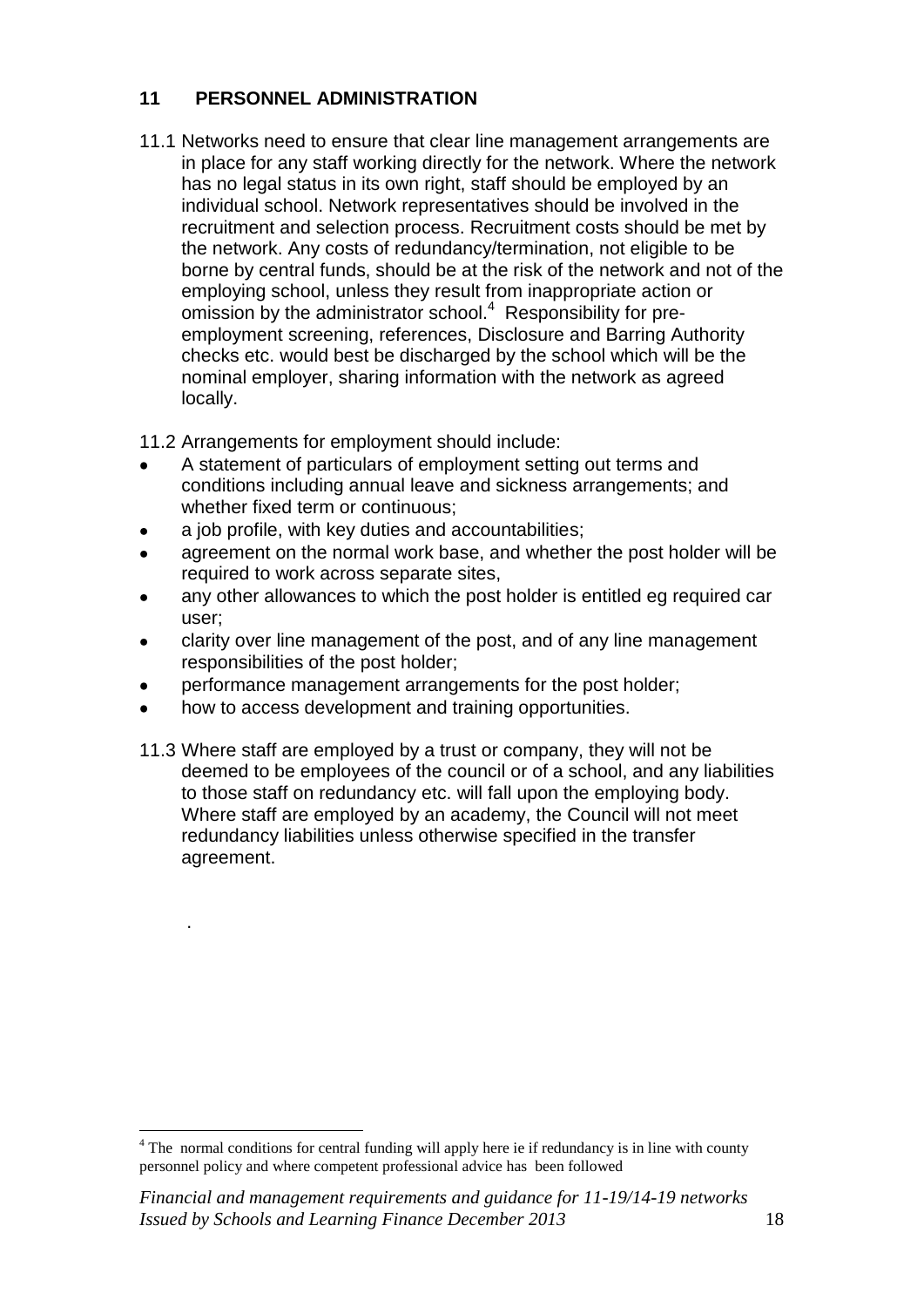### **12 PROVISION OF NON FINANCIAL INFORMATION**

12.1 **Networks are required to provide the authority with all information required by the authority for statutory external reporting purposes, and with any information required by the authority as a condition of external grant funding.** The authority will advise of these requirements as the need arises.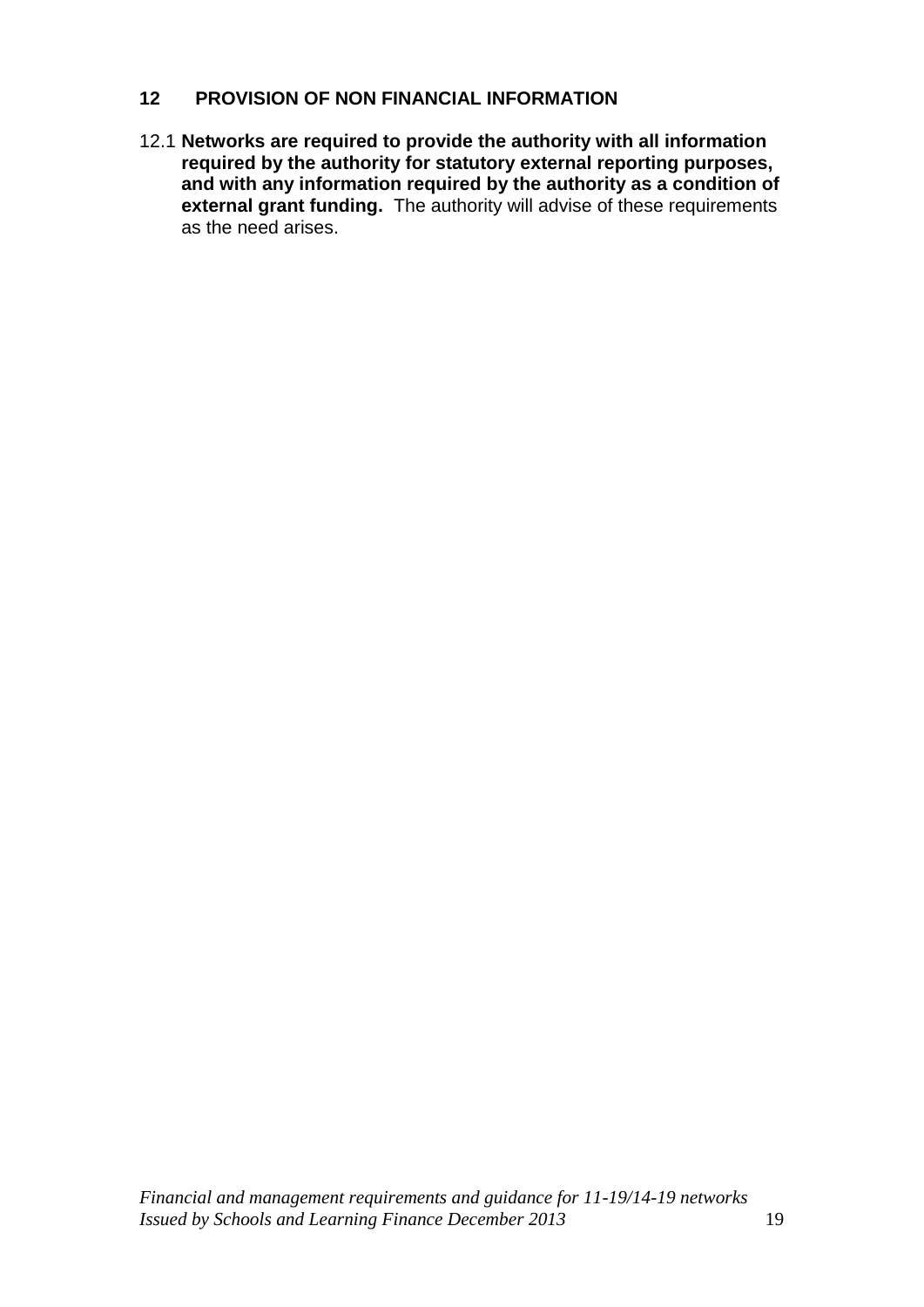## **13 INSURANCE**

- 13.1 Schools buying back insurance from the council will be covered by their own insurance arrangements for pupils educated on their site, including pupils registered at other schools, and for intersite transport using staff and vehicles provided directly by the school. Other schools should normally be similarly covered by their own insurer, but should check the terms of their own policy. Where other suppliers of education, or of incidental services such as transport, are used, they must have minimum public liability insurance of £5m, in line with normal county policy. Claims in respect of incidents on another provider's premises would normally need to be made against that provider. Legal and Insurance will be prepared to advise on specific cases.
- 13.2 Where the network is constituted as a separate legal entity (company or trust) it will require its own insurance arrangements for activities conducted in its own name.
- 13.3 Networks should ensure that annual checks are conducted on public liability insurance of private contractors. They should designate a specific individual to keep records of insurance checks on individual providers, and advise their members of the name of that individual. A schedule of checks should be available for inspection by members of the network, if demanded. Networks should have an agreed policy as to whether any claims against third party providers will be the responsibility of the home school or of a lead member of the network.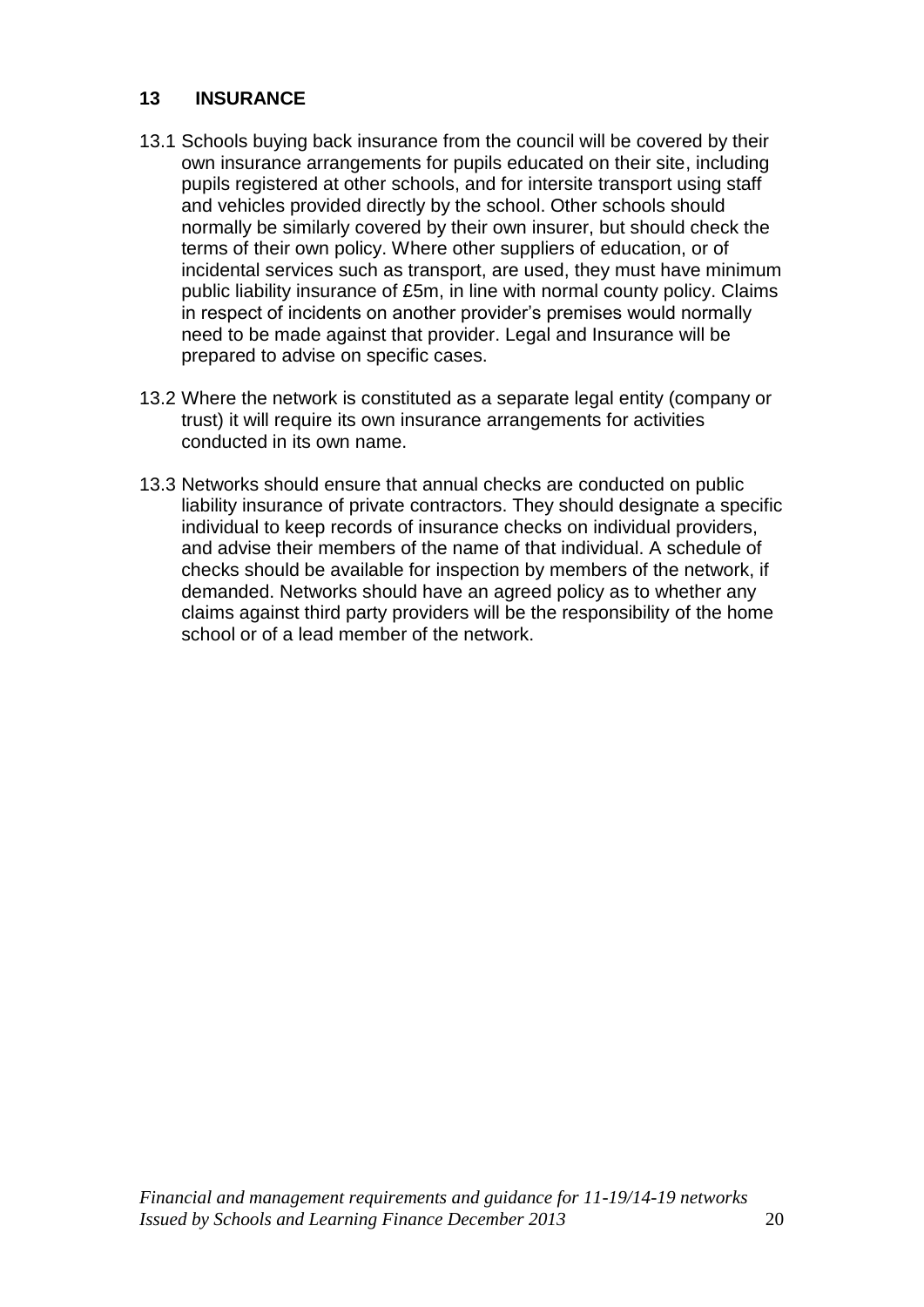# **14 SUPPLY OF OTHER SERVICES BY THE AUTHORITY**

14.1 The county council provides a number of other services to schools on a traded basis. These include the building maintenance buyback pool, legal advice, payroll services, PE and CDT equipment maintenance, and school meals. The services available are summarised below. Normally these services will be accessed through individual schools, which will be advised periodically of the services available and the terms on which they are made available.

### *Building maintenance*

14.2 It is generally anticipated that accommodation used by networks will form part of member schools. Therefore, where a school provides accommodation to a network, and that school is in the maintenance buyback scheme, the network accommodation at that school will be covered by the buyback scheme. It will be for the school to determine whether to charge part of the buyback subscription to the network.

Schools which do not buy back building maintenance will be responsible for the maintenance of any accommodation on their site used by the network. They may still wish to charge networks a contribution to the costs of maintenance. Academies are not eligible for membership of the maintenance buyback scheme.

Where networks rent accommodation from third parties, any responsibility for repairs and maintenance under the lease agreement will fall on network funds, and networks will need to make adequate provision for it. Networks should not enter into such arrangements without consulting the Council's Estates Planning and Management service, because of the possible capital and legal consequences to the council.

## *Legal services*

- 14.3 Where the administrator school buys legal services from the authority, then that school's annual subscription will cover legal advice on network matters, where those matters are such that they might normally arise in the course of running of a school. The annual subscription will cover advice and assistance on Education law, family law, preliminary advice on contract law, and defence of judicial review proceedings. It does not cover:
	- legal advice required to assist in evaluation or implementation of alternative forms of organisation (trusts, charities, companies etc.);
	- legal advice required to assist in the development of community facilities, or of traded activities with bodies other than Surrey schools, or legal partnerships;
	- property advice;
	- representation in a small claims matter where the amount claimed is less than £1,000;
	- judicial review proceedings where the network is the claimant;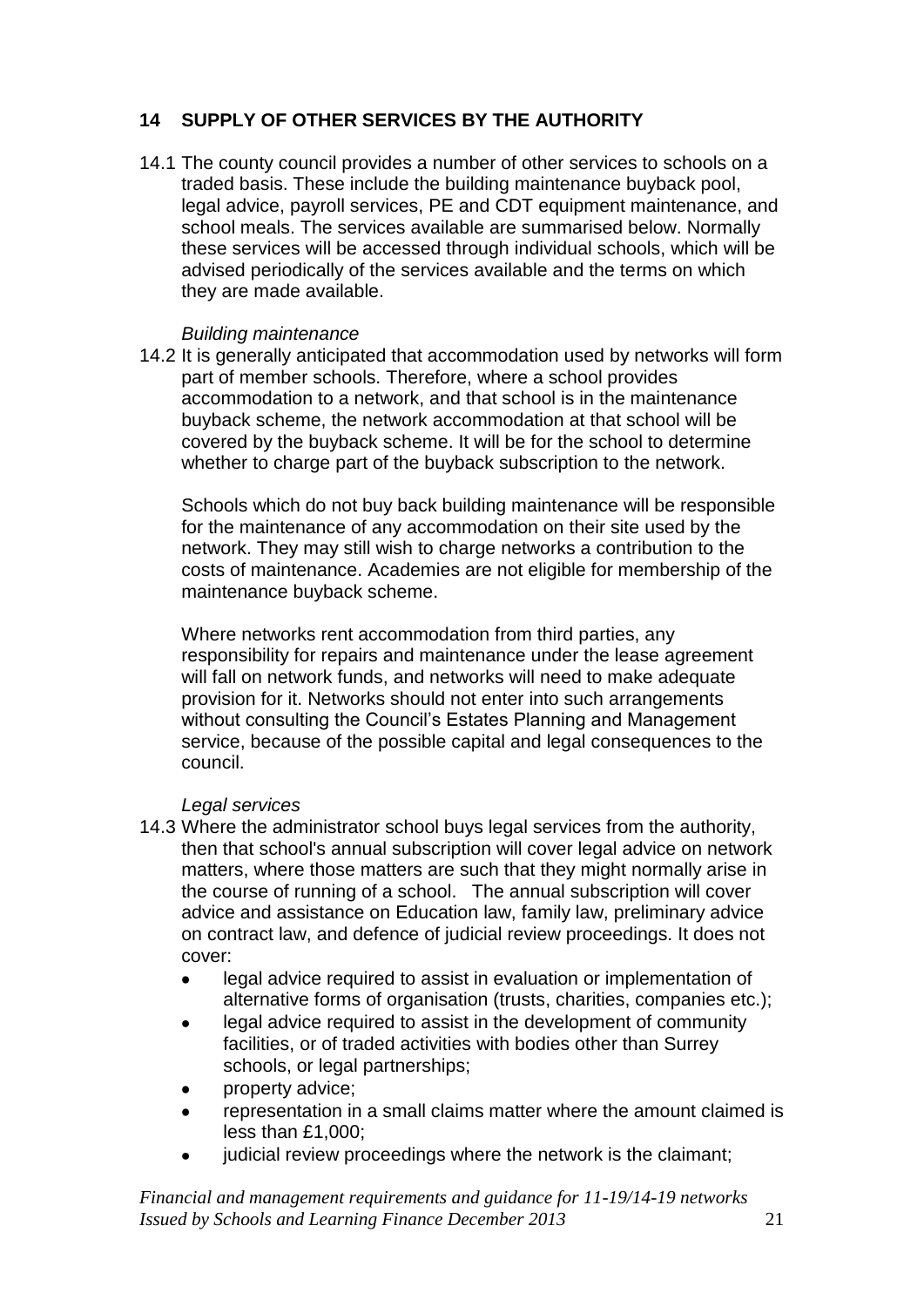litigation where Legal Services advises that a conditional fee agreement is appropriate and the network does not agree to this, or where Legal Services advises that the action is unlikely to be successful.

The council may be prepared to make legal advice on these excluded issues available at a separate charge, where resources permit. Networks should contact Legal Services if interested.

The authority would not normally expect to give legal advice in disputes between a network and its member schools, and clearly cannot give legal advice to a network if it should be in dispute with the authority.

#### *Payroll*

14.4 Where the employing school uses Surrey County Council's payroll service, the payroll service will also cover network staff on the same charging basis as the school's own staff. Where the employing school does not use Surrey County Council's payroll, it should make its own arrangements for paying network staff.

#### *PR/CDT equipment maintenance*

14.5 Surrey Commercial Services provides maintenance and inspection of PE and CDT equipment on a traded basis. Any equipment used for network courses, at a school which buys back this service, will be covered by existing buyback arrangements. Other schools will need to make their own arrangements.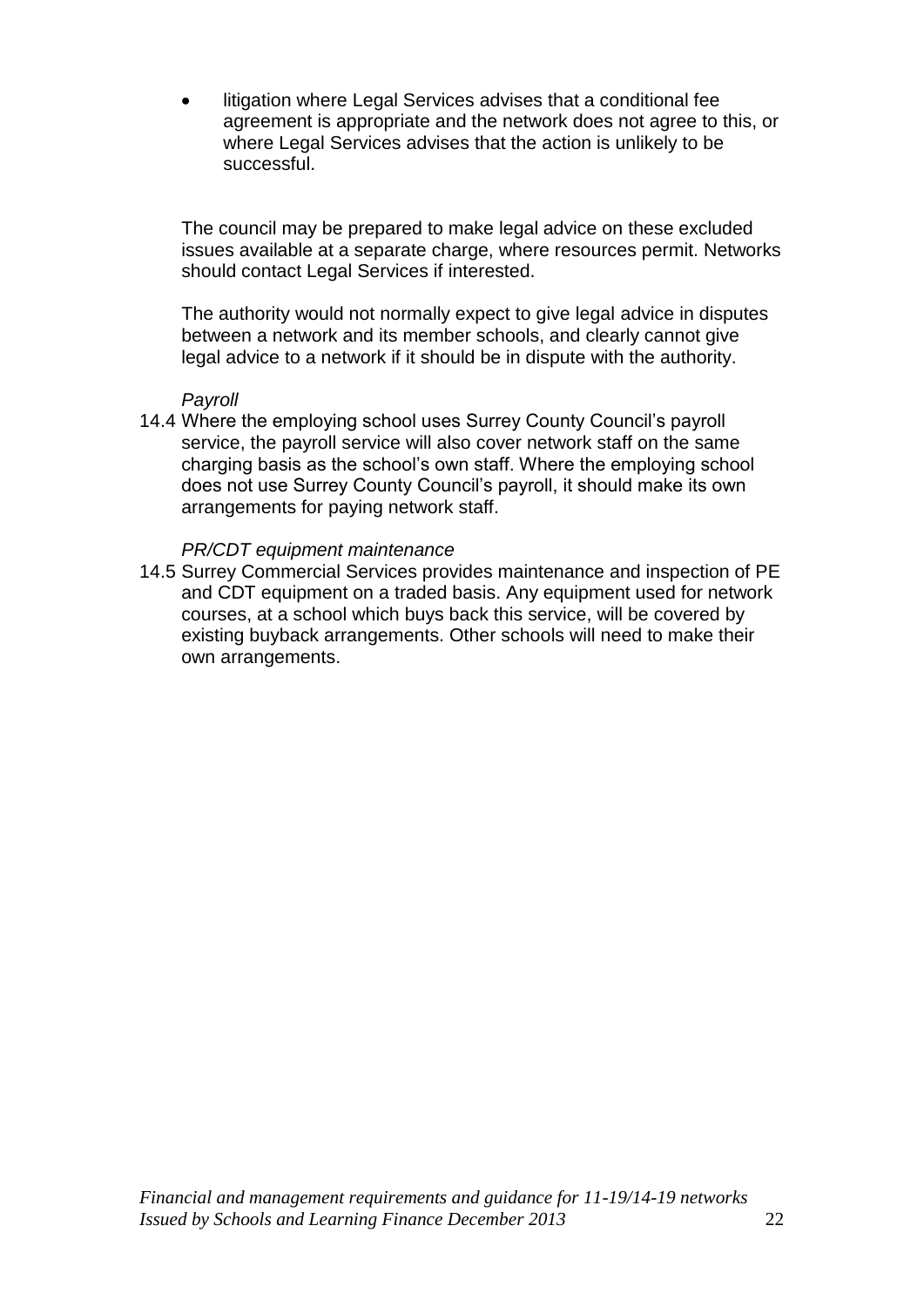# **15 ACTION IF A NETWORK IS DISSOLVED**

15.1 Should a network cease to function, its members should agree on the basis of distribution of any surplus funds or liabilities, and advise Schools and Learning Finance of that agreement. Should no such agreement exist, the Council will distribute funding across schools on the basis of 50% unweighted pupil numbers, 50% free school meal entitlement, and will recover liabilities from member schools on the same basis. The data used will be from the October census prior to the date of dissolution. However, the LA will take no action in respect of liabilities or surpluses of a confederation which does not include maintained schools as members, except in respect of funds owed to or by the authority, or if asked to arbitrate by the members of the confederation.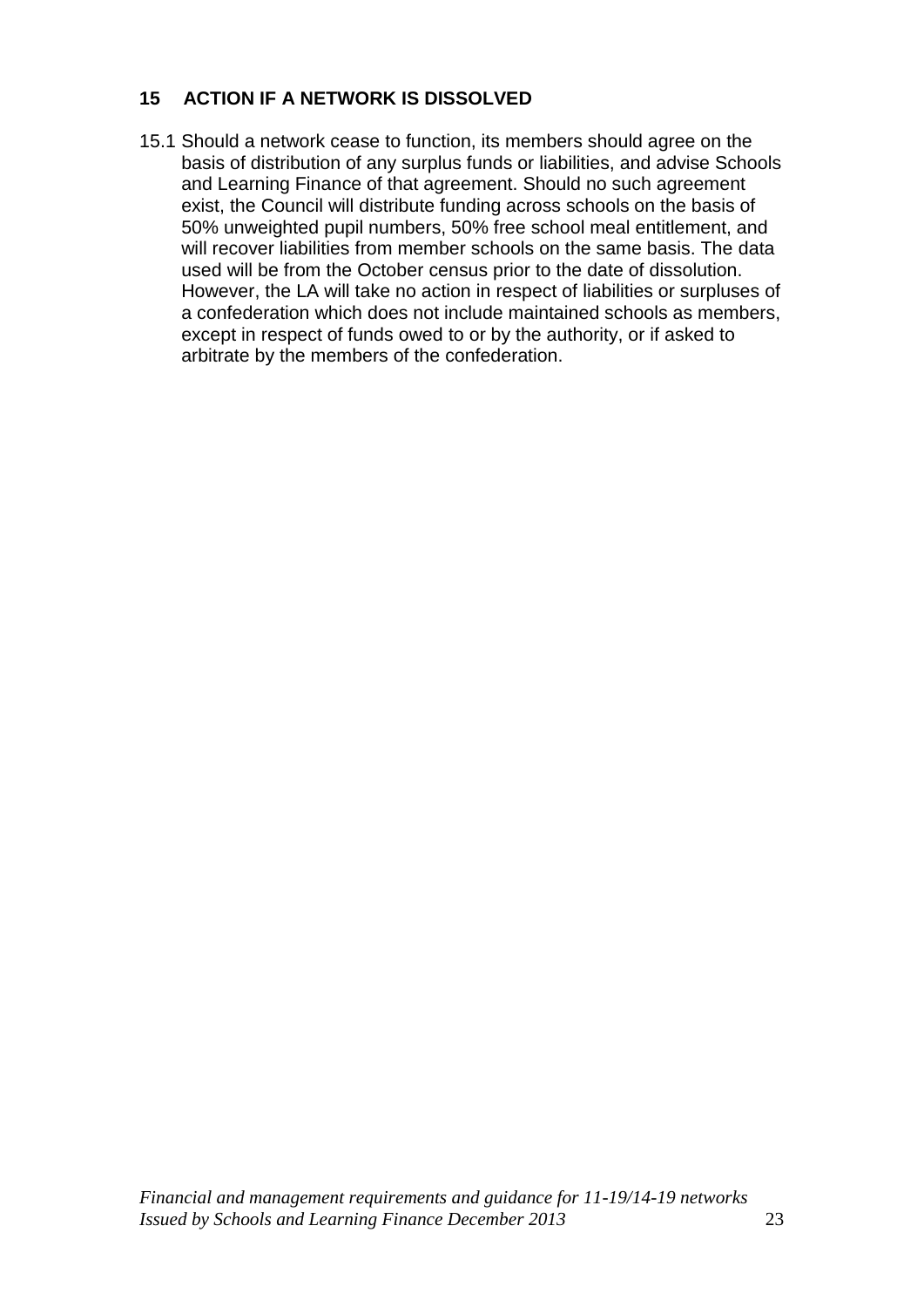# **16 NETWORKS RUN THROUGH COMPANIES**

Where a network is run through a company (and the company has LA maintained schools as members):

- \* **the funds transferred to the company must be reported to the LA as expenditure by the network, and must only be reported as expenditure when the company has provided goods and services to the network or on its behalf** (surplus balances held by the company should be reported to the LA as income in advance);
- where the LA would normally allocate funding directly to the network, it is for the members of the network to advise how that funding should be transferred to the company (eg directly or via a named school);
- \* **the LA must be advised of the income, expenditure and year end surplus of the company for the LA financial year before the end of the local authority's accounting period 13 or as otherwise advised in the local authority's closure of accounts programme for schools**
- \* **copies of the audited accounts of the company must be supplied to the authority within a month of their being agreed by the company's external auditors**
- \* **the LA must be supplied with all other information necessary for a school company under the School Companies regulations**, unless the company can demonstrate good reason for being exempt from the provisions of that Act.
- \* the LA will expect the company to have regard to the principles in the preceding sections of the above guidance, as regards financial security and value for money, in so far as they are compatible with the function of the company
- \* the authority does not quarantee the liabilities of the company. Any guarantee is a matter for members of the network which operates the company..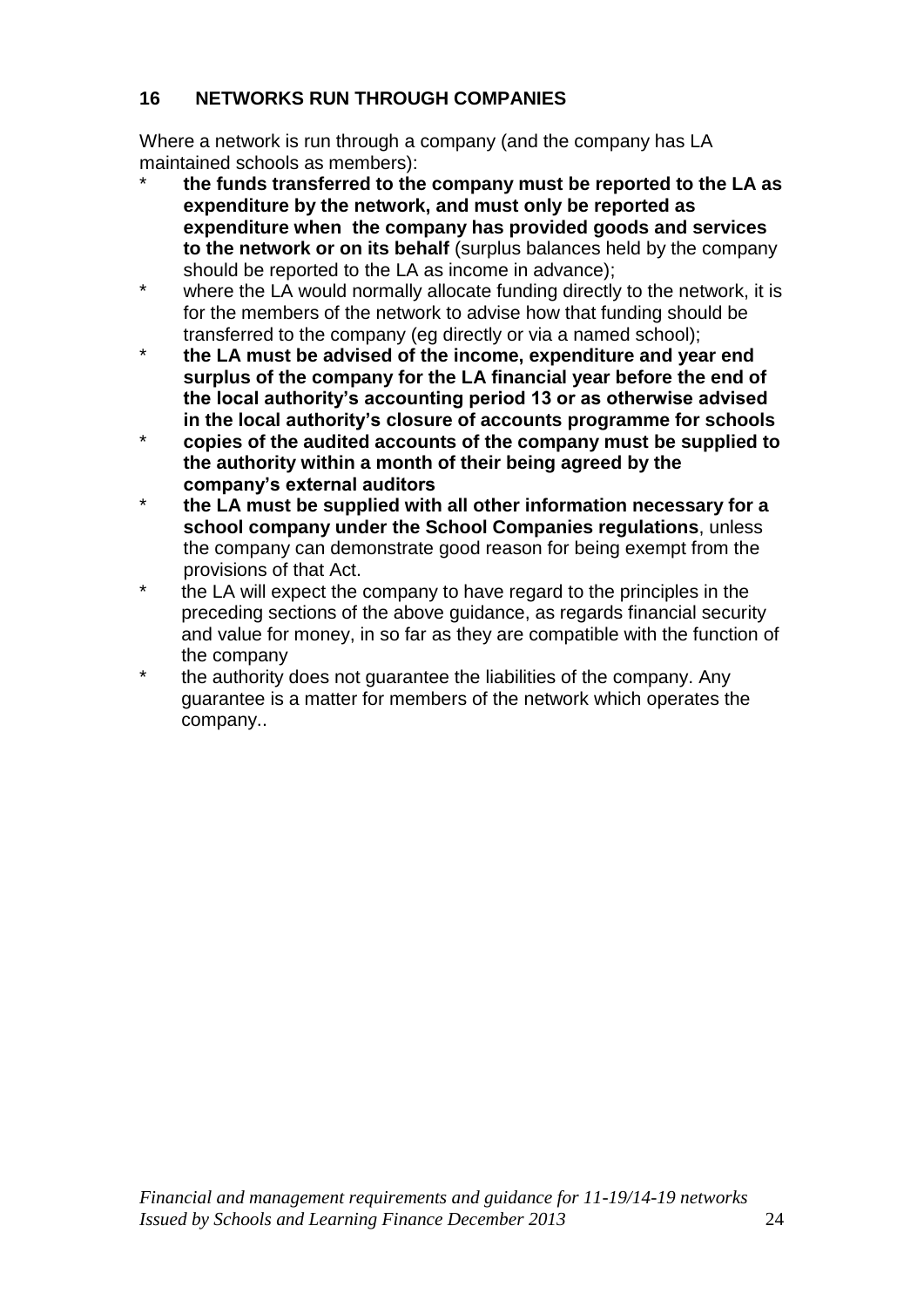## **Contacts for queries:**

For further information please contact David Green, Senior Principal Accountant (Schools Funding) at Surrey County Council, on 020 8541 8010 or via email, in the first instance: [David.Green.ses@surreycc.gov.uk](mailto:David.Green.ses@surreycc.gov.uk) or Room G37, County Hall, Penrhyn Road, Kingston upon Thames, Surrey, KT1 2DN

Specific queries relating to local bank accounts should be directed to Sue English at Babcock 4S on 01372 834352 or email:

sue.english@babcockinternational.com

Specific queries on personnel matters should be directed to the Babcock4S Personnel helpdesk on 0800 073 4444 ext 835200 or email

glenn.bishop@babcockinternational.com However, at present there are no service level agreements in existence between Babcock and 11-19/14-19 networks and therefore any work requested will be chargeable separately.

### **Reference material**

The Surrey Scheme for Financing Schools can be found on the Schools and Learning Finance web pages at [www.surreycc.gov.uk](http://www.surreycc.gov.uk/) then "learning" then "teachers and education staff" then "Schools and Learning Finance". The Scheme is normally updated every year and a checklist is provided on the website showing when each section was last updated.

The Schools Finance Manual contains more detailed guidance to schools on financial matters, which supports the requirements of the Scheme and which can be regarded as best practice. The Schools Finance Manual can be found on the Babcock4 S website

at http://www.babcock-education.co.uk/4S/finance-manual (Network staff will need a Babcock 4S website password in order to access this.

Children, Schools and Families Finance Business Services Directorate Surrey County Council December 2013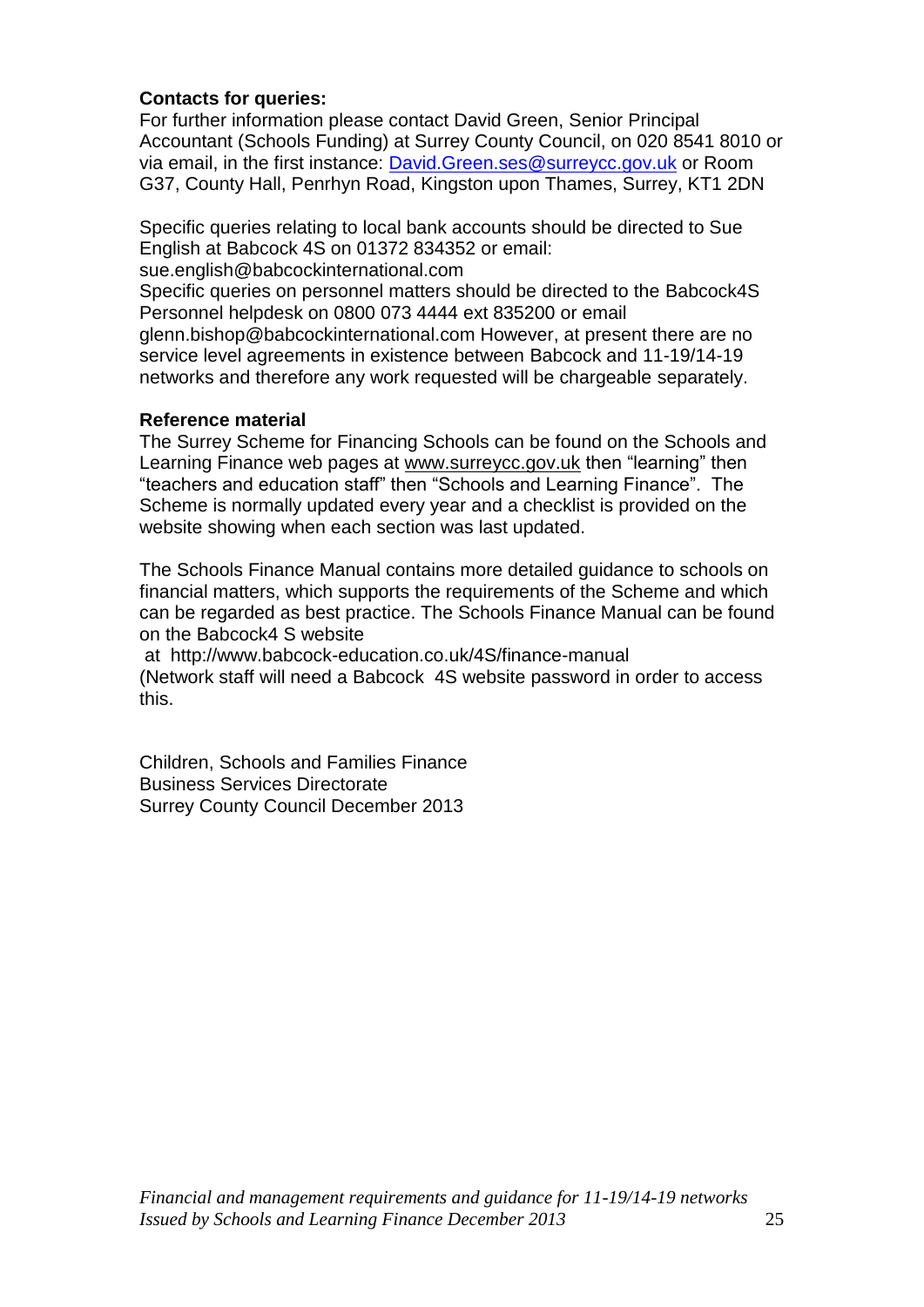## **Annex 1 ILLUSTRATIVE MANAGEMENT AND DELEGATION ARRANGEMENTS FOR 11-19/14-19 NETWORKS**

Formal management arrangements should cover:

- Election of a Chair or other lead, and a Vice Chair or other substitute. The Chair should represent a member body, but need not represent a Surrey school;
- Election of representatives to any other body on which the network is  $\bullet$ represented as such;
- matters which can only be decided at full meetings of that network, where every member institution is entitled to be represented;
- the quorum for such meetings (ie the minimum number of member institutions which must be represented at the meeting, excluding observers). This may vary according to the nature of the business undertaken;
- categories of business which require unanimous decisions, or majorities in excess of a simple majority;
- voting procedures if necessary (eg should all members have equal voting rights?);
- Arrangements for convening meetings, which should be held at least termly. In arranging dates, members should have regard to key deadlines, such as budget setting and student option decisions.

Individual member institutions should have a clear policy as to who may represent their institution, and can commit that institution, at these meetings. Occasionally an institution may need to send an observer, without powers of decision making; these will not count towards the quorum. A decision of the network will not be invalid because a representative has voted despite not having the power to do so.

The following items should be agreed at full meetings, without limitation:

- The management and delegation arrangements (eg those set out here);
- the annual budget and planned activity for the year,  $\bullet$
- the process of allocation of funding/funded places to schools,
- the process for determining eligibility of individual pupils for such places where the network has a role in this, (ie basic principles and who decides)
- responsibility for financial management eg the choice of administrator  $\bullet$ school and the services to be provided by that school and on what terms;
- any proposals to employ staff and agreement on the legal employer of any such staff (although the actual appointment of individuals may be delegated);
- any proposals to levy charges on schools, or to raise additional  $\bullet$ contributions from schools;
- proposals to engage in new activities,
- arrangements for delegation of decision making, including financial  $\bullet$ delegation (for example approving orders and payments, or arrangements for renting accommodation);
- whether administrator schools should be funded for expenses;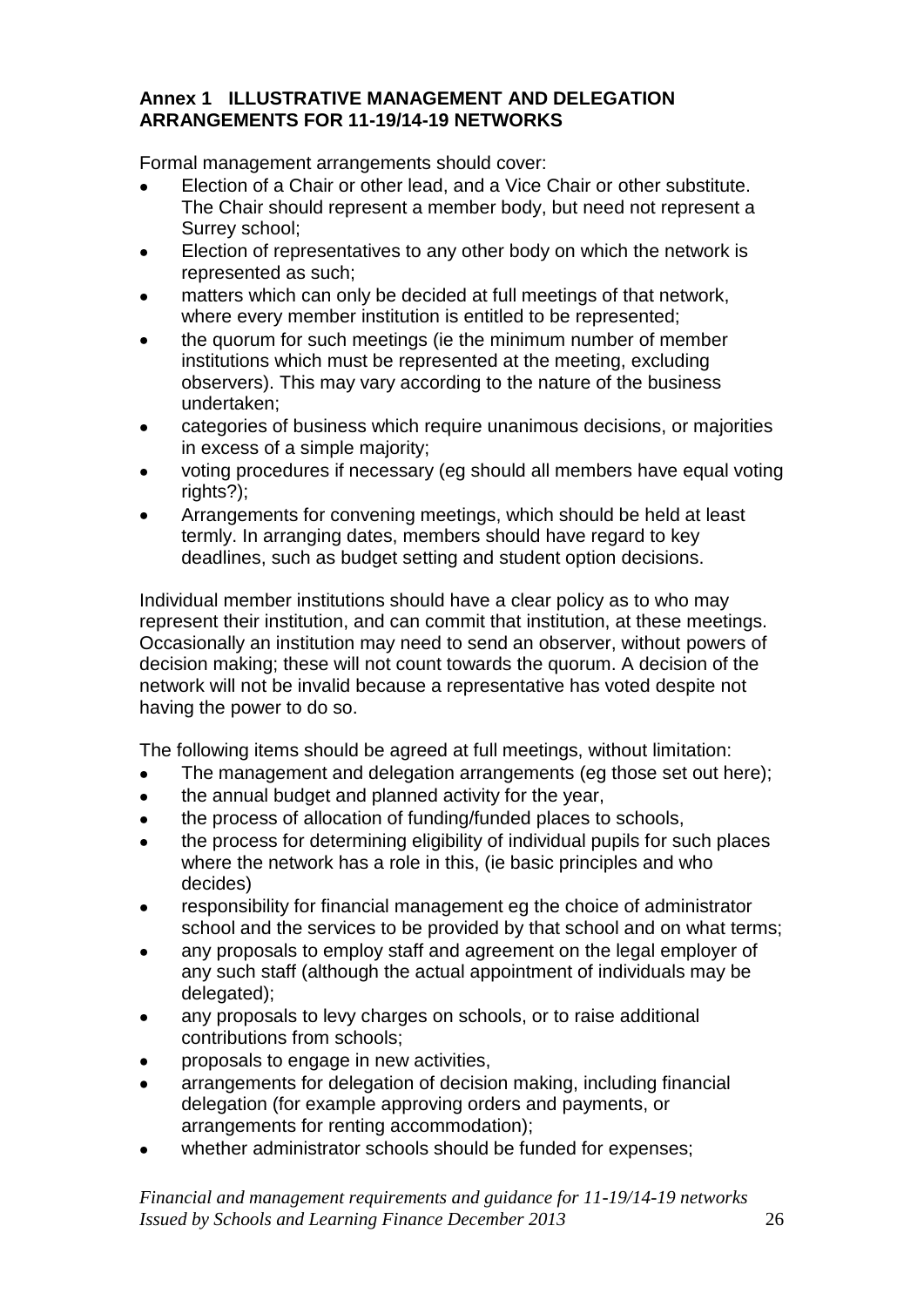- arrangements for child protection and DBS clearance policies. Member schools should ensure that the network has suitable arrangements in place to ensure that all suppliers have adequate arrangements for checking staff, and the network should ensure that a named individual or individuals are responsible for checking supplier arrangements;
- any decision to establish alternative organisational arrangements eg  $\bullet$ trusts or companies
- any decision to dissolve the network, and on the allocation of assets and liabilities in such circumstances.

The full meeting should receive a financial report at least termly. This should state total funding available, expenditure to date, commitments, projected outturn and major risks to the finances of the network, and should show major activities separately. In particular, any activities funded from earmarked resources should be shown separately. The full meeting should also be advised of student take up on courses funded through the network, and of other key output/demand indicators. It is recommended that a bursar/business manager is present when information on the budget is being discussed.

The full meeting may delegate powers to subgroups or individuals if it chooses, with the exception of the matters above. The scope of such delegation should be clearly agreed at a full meeting. In delegating, networks should have regard to good practice on the separation of duties.

It is hoped that networks will normally proceed by consensus, but it is for networks to determine their own chairing and voting arrangements, where necessary.

The network manager should not act as the clerk to full meetings, in order to avoid conflicts of interest.

Minutes of the full meetings should be available for inspection by the authority if required, but need not be submitted to the authority as a matter of course.

Networks should have an urgency procedure in place eg that urgent issues can be decided through written means, or by the Chairman or a subgroup.

Networks will still be responsible for costs which they incur, even if they were not properly authorised.

#### *Conflicts of interest*

Networks need to have a procedure for reporting, recording and managing conflicts of interest, and the extent to which members may be involved in discussions where a potential conflict exists. Conflicts might include an interest in an external provider or contractor. Conflicts of interest should be declared and formally reported where they are, or may be seen to be, relevant to business being discussed.The fact that students on the roll of a school will benefit from funding distributed by the network is not normally a conflict of interest for that school, because it is inevitable given the purpose of the network. However, networks will need to consider carefully how to manage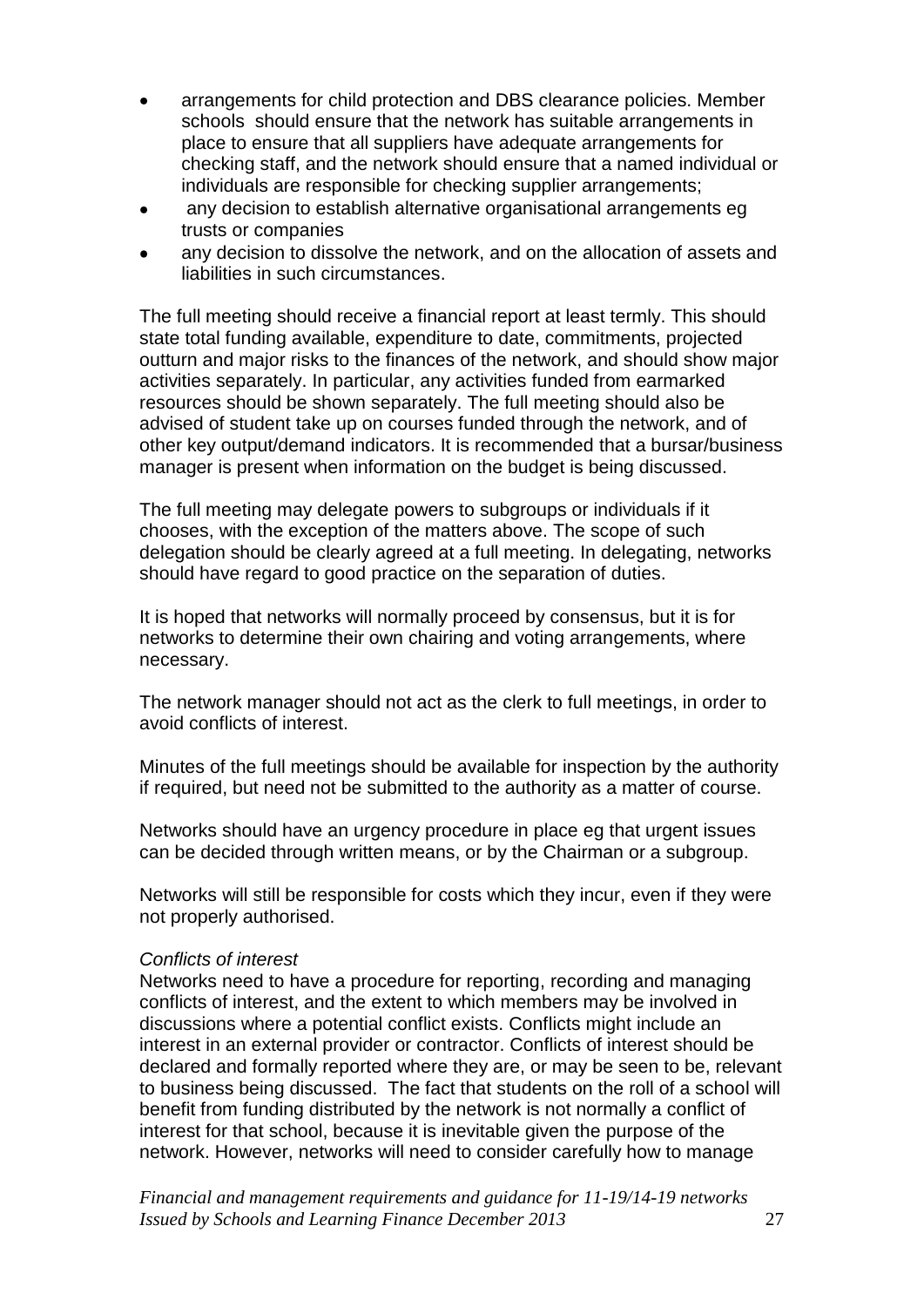any quality complaints which may arise about an individual member's courses, or any disputes about what development costs are school responsibility and what is a network responsibility. Being the administrator school might mean a conflict of interest in some circumstances.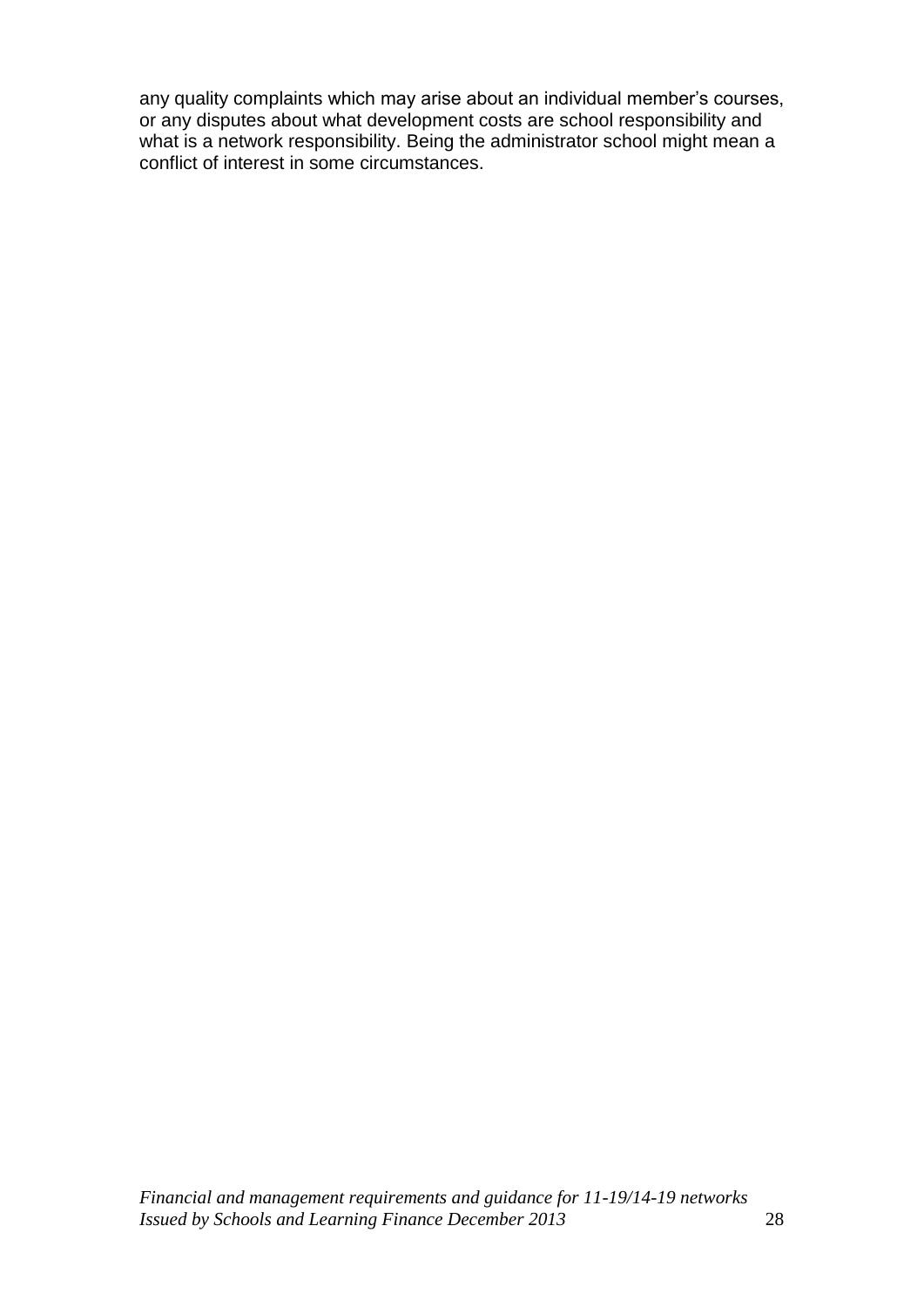# **ANNEX 2 INFORMATION REQUIRED IN THE BUDGET PLAN**

Networks will be required to submit annual budget plans to the authority in a standard form, which will be made available annually on the Babcock 4S website. The standard form will normally be similar to that for schools, but networks will be expected to distinguish explicitly between income from member schools and from elsewhere.

These requirements may vary from time to time as networks develop, and based on the authority's assessment of the financial risk to it of networks' activities and the need for the authority to monitor the use of specific funding streams.

When presenting budget plans to members, it may be appropriate to provide further analysis to facilitate effective reporting and monitoring during the year.

Network budgets should be submitted separately from those of the administrator schools ie they should no longer be consolidated. The administrator school should simply show within its budget plan, as expenditure, any contributions made by it to the network from the school's own delegated or devolved funds or from other funding available to it in its own right. Similarly the school should show, as income, expected income from the network.

Where a network operates through a trust or company, it will still be required to submit a budget plan as a condition of receiving devolved funding.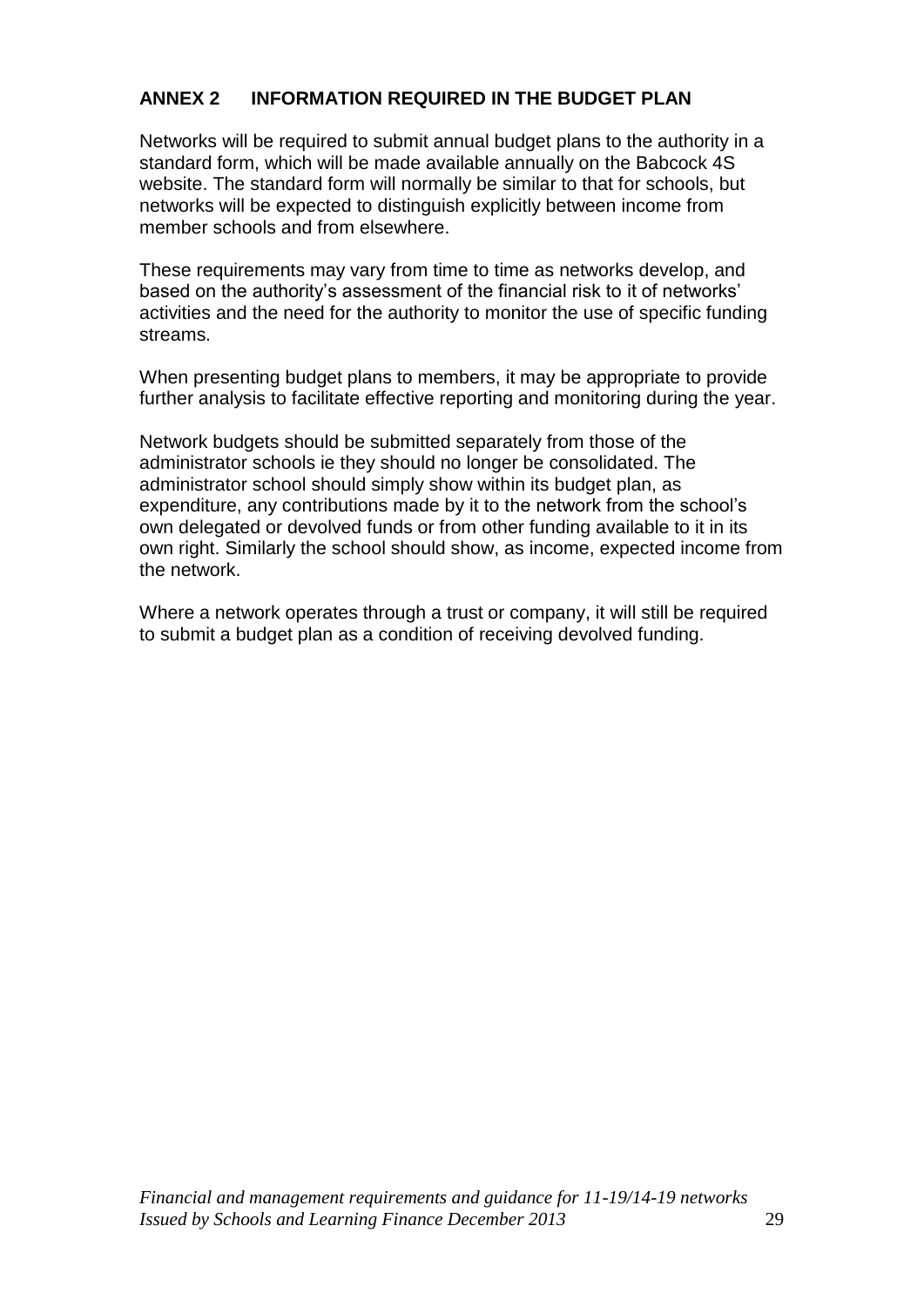## **ANNEX 3 KEY REQUIREMENTS OF SURREY SCHEME FOR FINANCING SCHOOLS WHICH ARE OF RELEVANCE TO NETWORKS**

These requirements apply to the network, although in practice many of them will apply to the administrator school. They should be familiar to administrator schools because they are similar to those applying to individual schools.

# **A3.1 To submit an annual budget**

The annual budget should be in the form specified in Annex 3.

### **A3.2 To submit regular returns of revenue and capital income and expenditure (via the administrator school)**

These are required in order to allow the authority to recover VAT and to update its own central accounting system, because network expenditure and income count as expenditure and income by the authority (This will normally be provided by the administrator school via the "FIN U81A" return.) An alternative format is available where the administrator school does not use SIMS FMS. This may also be used where the school is an academy. Networks must submit these at least termly.

When reporting expenditure and income, schools should distinguish between transactions between maintained schools and the network (which are internal to the county council) and transactions with external individuals or bodies. Separate ledger codes have been made available to facilitate this. The distinction is important for the council's own external reporting.

### **A3.3 To advise the authority promptly if there is likely to be a financial deficit, with reasons, and to have regard to advice given by the authority in those circumstances**

Deficits will only be acceptable in exceptional circumstances (see section 4.2)

## **A3.4 Financial monitoring**

Networks must submit a financial monitoring statement, including projected outturn, where the authority requires it (usually annually, in late autumn; more frequent submission will be required if the authority has concerns about the financial position of the network). This statement should show separately expenditure to date and projected outturn on:

- network co-ordination and administration costs
- any activities funded specifically or mainly from funds not supplied  $\bullet$ by or through the authority
- community focused activities, if any;
- all other activities.

A modified FMR format will be provided by the authority for this purpose, which will be accessible from this web page and from the Babcock 4 S website, together with guidance on deadlines for submission and to whom the reports should be submitted.

# **A3.5 Paying staff and suppliers**

Networks must ensure that proper procedures are in place for paying staff, and accounting for tax, national insurance and pension contributions, if the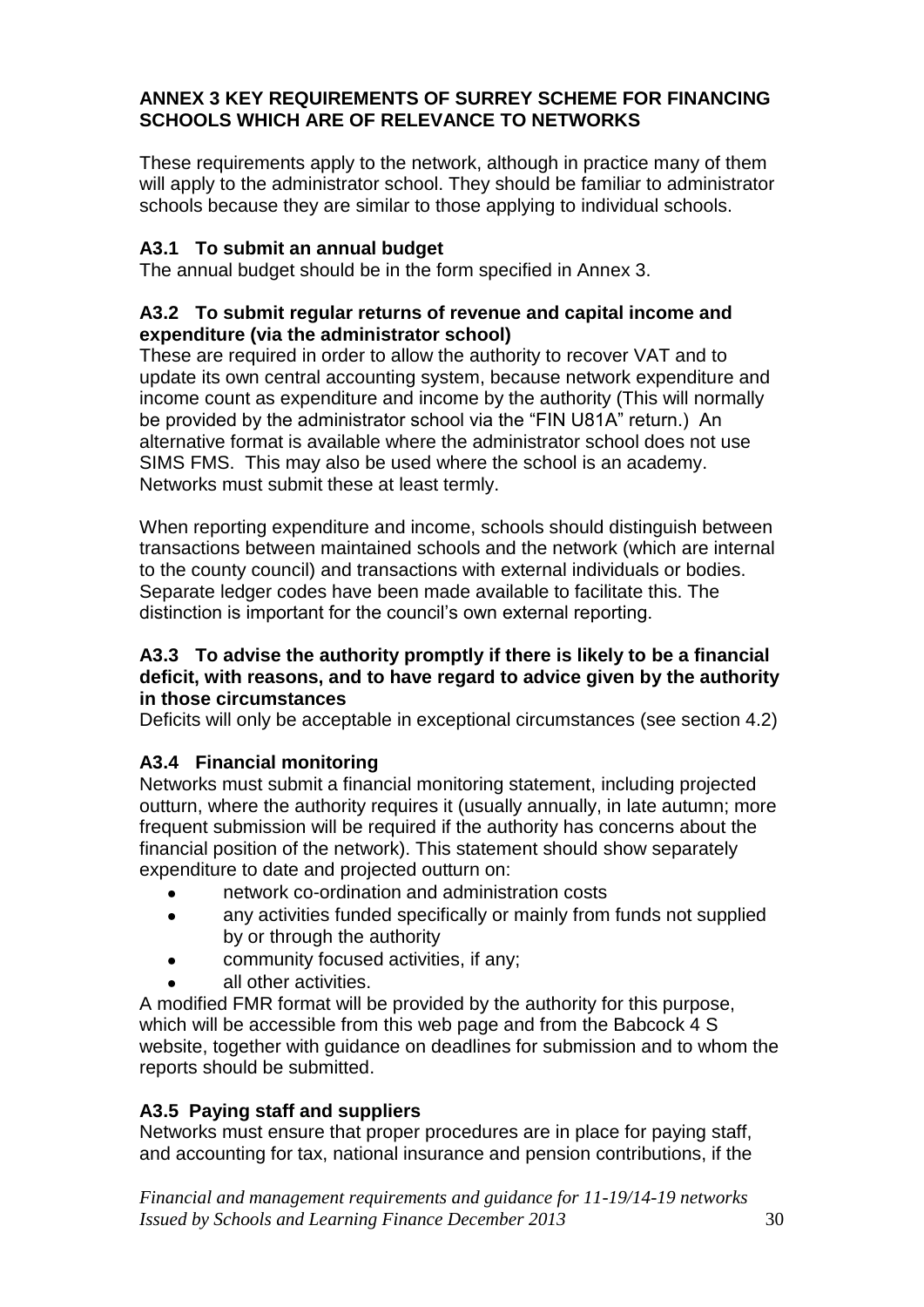council payroll is not used (no cheques!) and for paying suppliers (in particular ensuring timely payment, and ensuring the correct tax treatment of payments to building contractors)

They must maintain adequate separation of duties when ordering/making payments (ie at least 2 people involved who understand the business involved), and must ensure that a list of approved signatories is maintained.

## **A3.6 Maintaining proper accounting records**

Networks must maintain proper and secure records of income and expenditure (preferably a recognised accounting package such as SIMS), including separation of revenue and capital expenditure, should the latter be incurred.

Original financial documents (receipts, invoices, etc.) must be retained for an appropriate period consistent with county council requirements (See Section U of Finance Manual)

Networks must account appropriately for income and expenditure (eg in the year in which goods are received/supplied and services performed). Accruals should be supported by suitable evidence. Funding from the authority should be accounted for as funding in the year in which it is allocated and not in the year in which it is spent.

Earmarked funding must be properly accounted for and an audit trail must be maintained to demonstrate that such funding has been used for the specified purposes.

Any network not wishing to use an administrator school or school based accounting application should seek prior approval from the authority. The authority may wish to consult its own auditors before giving such approval.

## **A3.7 Value for money and option appraisal**

Networks must consider a range of options before starting a major project and should be able to demonstrate due regard to value for money and Best Value in the choice of options.

#### **A3.8 Bank accounts**

If a separate bank account is held, it must be with an institution on the council's approved list, unless the administrator school is an academy, it must be reconciled monthly, and it must not be overdrawn.

#### **A3.9 Borrowing**

Borrowing is not permitted.

#### **A3.10 Control of assets**

It is not generally expected that networks will own physical assets in their own right. However, should they do so, an asset register or inventory should be kept (as specified for schools in Section U of the Finance Manual). Where funds are transferred by the network to partners, in order to acquire or create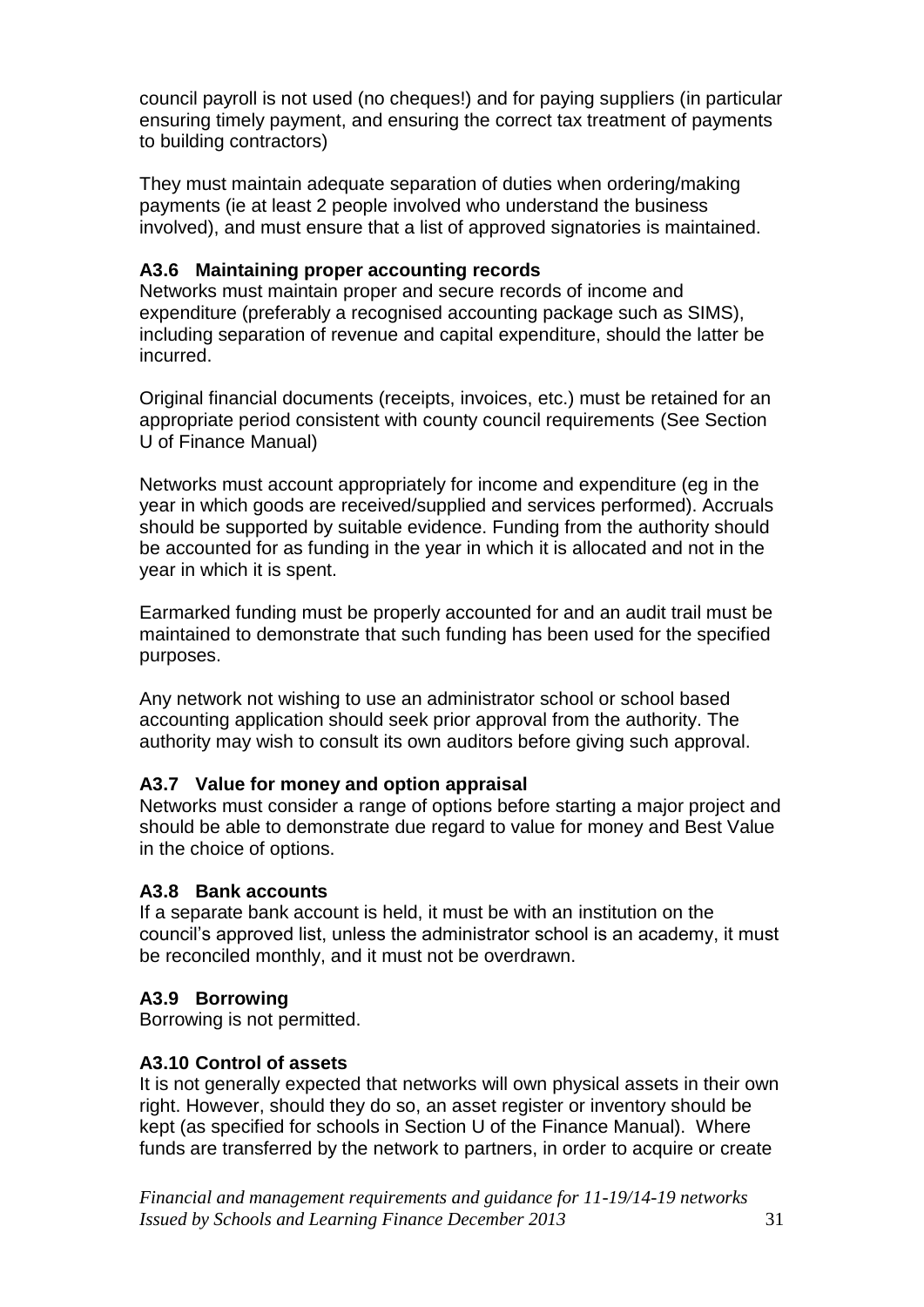fixed assets, the network might reasonably consider placing restrictions on the disposal of those assets.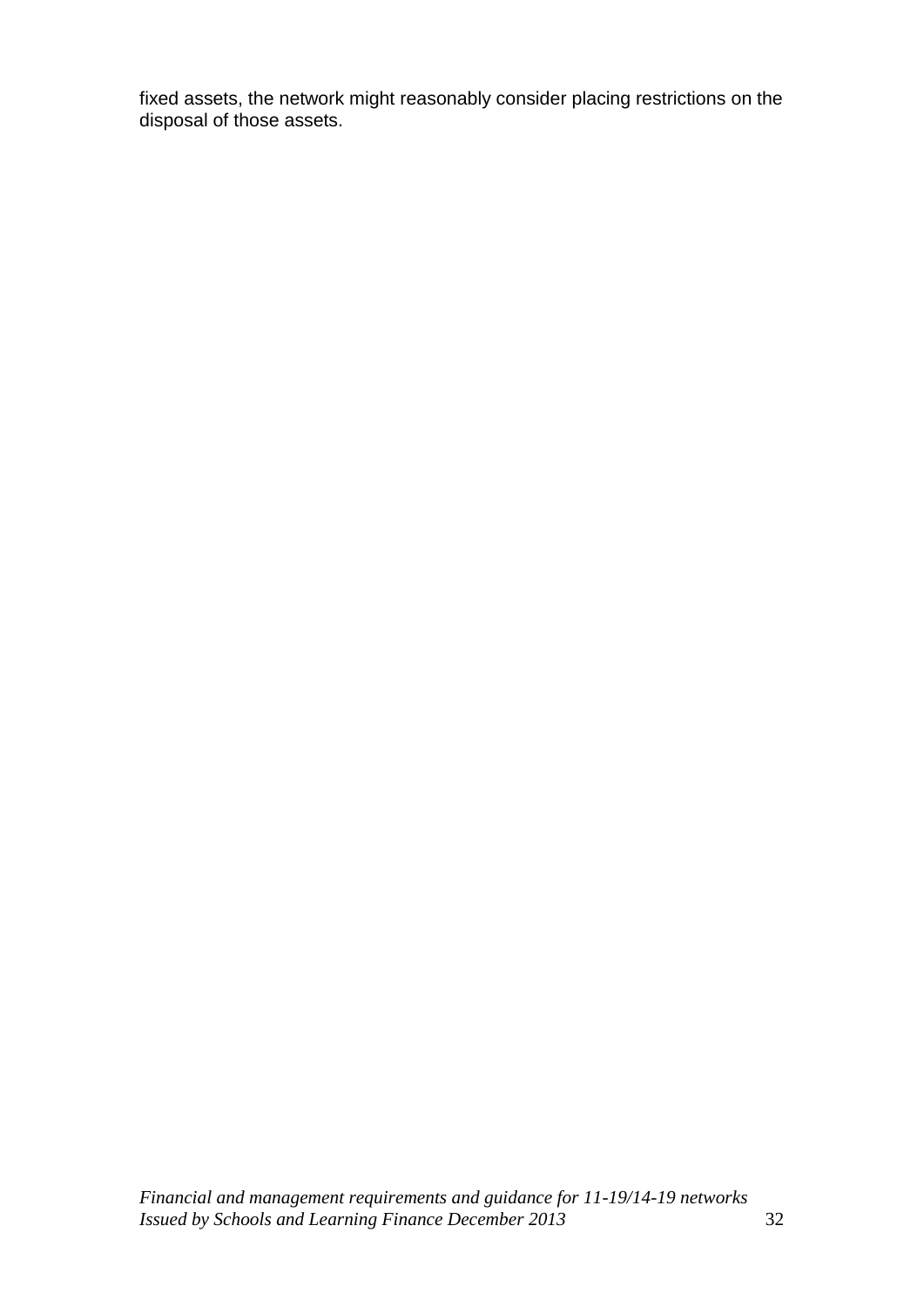# **ANNEX 4 ROLE OF ADMINISTRATOR SCHOOL AND SAFEGUARDS**

## **Role of administrator schools**

The rights and duties of administrator schools should be agreed locally, recognising that they perform their duties on behalf of the network and that ultimately the responsibility for proper administration lies with the network and thus is shared by all members. The rights and duties set out below may be considered a reasonable model.

## *Duties of administrator schools:*

- To make payments and record income and expenditure in line with arrangements agreed with the network and with the management arrangements for the network and the financial procedures specified by the county council. This should include use of a recognised accounting system, and ensuring adequate separation of duties. Where SIMS is used as the accounting system, a separate source of funds should be used for the network, together with a separate SAP cost centre as allocated by the council. Separate local cost centres should be used for significant discrete activities as agreed locally. All expenditure and income should be reported gross, with no netting off of income and expenditure. Capital and revenue expenditure should be reported separately. Schools not using SIMS should make adequate alternative arrangements, including separation of capital and revenue funds, and of official and unofficial funds, should the latter exist. There is no requirement to report unofficial funds to the council, except where they are used to fund official activities;
- To produce FMR reports periodically to member schools at agreed  $\bullet$ intervals- at least termly - and when any significant additional funding is granted or changes to plans are required. Reports should be provided to network meetings so that member schools/others have the opportunity to question the financial data;
- To provide a similar report at year-end giving final outturn figures for  $\bullet$ income and expenditure compared to original projections and also including key outputs/volumes against initial assumptions (eg number of pupils for which college places/alternative education is provided);
- To provide regular financial reports to the network co-ordinator, including  $\bullet$ sufficient explanation to allow the co-ordinator to identify appropriate actions;
- To act promptly on instructions given by authorised members/staff of the  $\bullet$ network, and to exercise reasonable care and skill in so doing, including ensuring that adequately qualified and trained staff are available;
- To ensure that network staff know which school staff are authorised to  $\bullet$ take instructions from the network and to place orders, process financial transactions etc. on behalf of the network;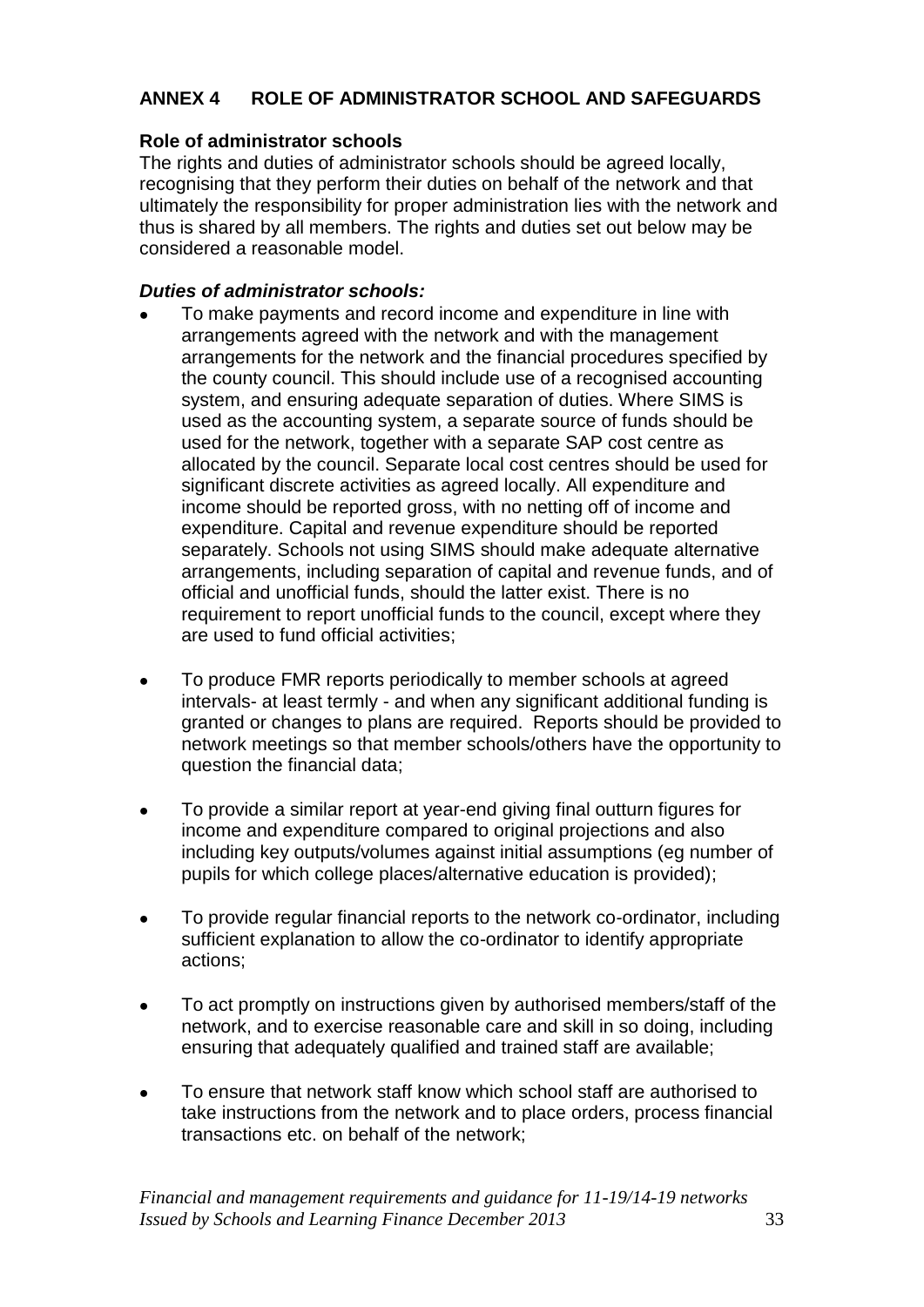- To report regularly on expenditure and income to the authority; including separate reports on any activity for which separate reporting has been agreed between the authority and the network; (This should normally be done via the Fin U81A return , using the network's SAP cost centre (s), and the network's capital internal orders, where appropriate);
- To reconcile any separate bank account monthly;  $\bullet$
- To report promptly to the network, via an agreed procedure, if the network funds are in deficit;
- To issue contracts of employment and complete service returns;
- To place orders for supplies and services on behalf of networks, where locally agreed.

### *Rights of administrator schools*

Administrator schools can reasonably expect:

- To be advised of all financial transactions affecting the network, and for  $\bullet$ those transactions to be processed via the school;
- to be able to charge against network funds any expenditure which they have incurred on the instructions of the network;
- to be able to make a charge to the network for administrative services, on an agreed basis not significantly exceeding the cost of those services;
- To be formally instructed of those authorised to authorise contracts,  $\bullet$ expenditure and payments, on behalf of the network, and to be instructed only by those authorised;
- To be formally advised of those authorised to receive budget monitoring  $\bullet$ information on behalf of the network;
- To be able to agree, with the network, appropriate deadlines and lead  $\bullet$ times eg for payment of invoices and staff.

Should the network run out of funds, the role of the administrator school in these circumstances is to report any difficulties as early as possible, formally, to members of the network. The network should have arrangements in place for recovering such a shortfall from members. Administrator schools are not responsible for losses incurred by networks, except where these are due to the administrator school not performing its duties with reasonable skill and care.

Where network accounts are administered by such a school, then network staff should take care to ensure that all transactions go through that school, Administrator schools should advise the network of the names and roles of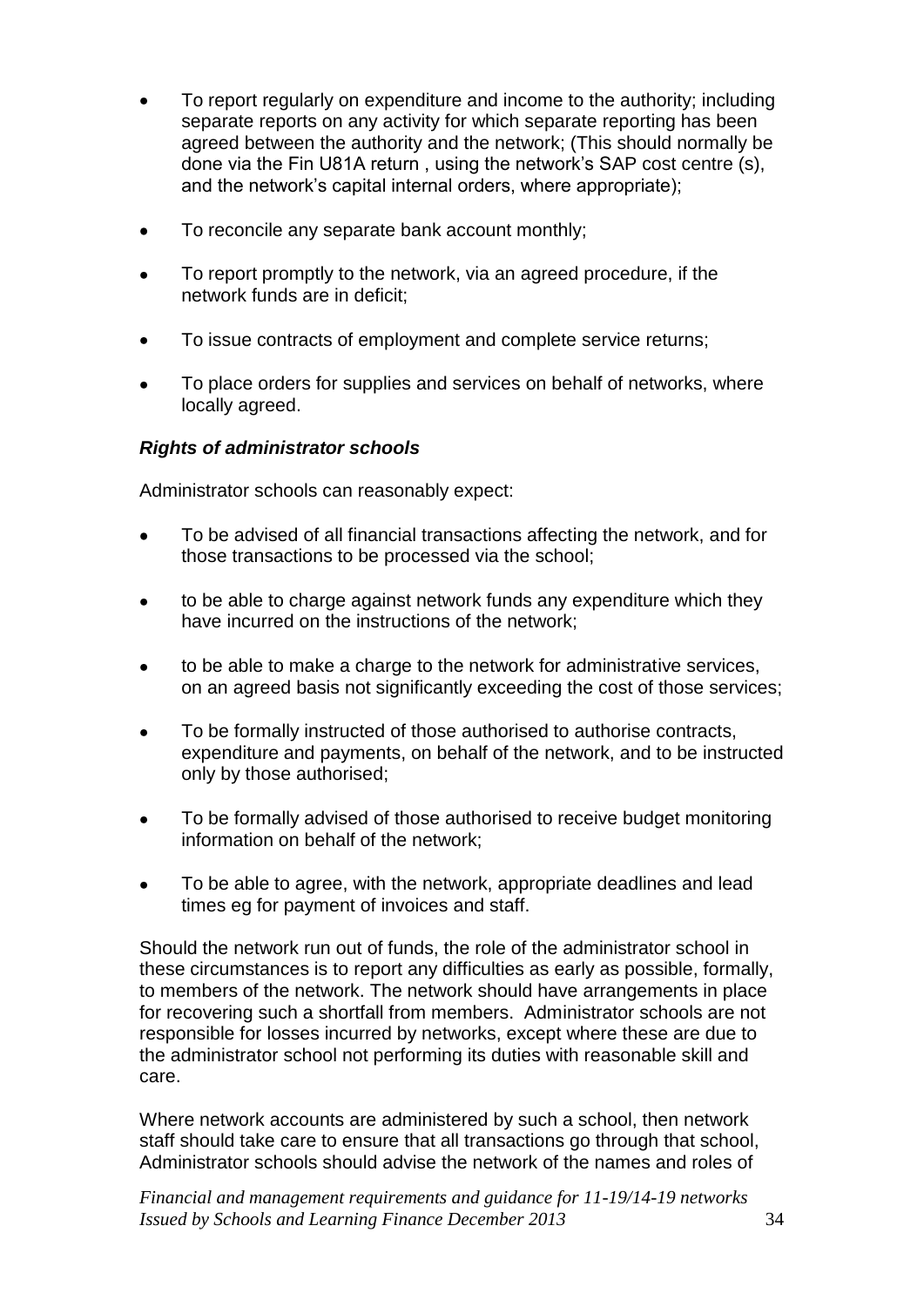school staff authorised to receive and record income and to act on requests for payments.

Additional duties may be undertaken by administrator schools by local arrangement.

#### *Change of administrator schools*

Where a network changes administrator schools, the old administrator school should provide its successor with:

- statements of outturn for the past two years, showing funding, income, expenditure and surplus/deficit and showing each of the main activities separately;
- copies of the last three termly monitoring reports to the network  $\bullet$
- a copy of the budget plan for the following year, if already prepared
- a listing of all known outstanding assets, liabilities and commitments of the network;
- a listing of staff employed on behalf of the network,
- contracts for all staff employed by the network, if in future they are to be employed through the new administrator school.

Any cash balances held on behalf of the network should be returned to the authority, which will make an equivalent sum available to the new administrator school.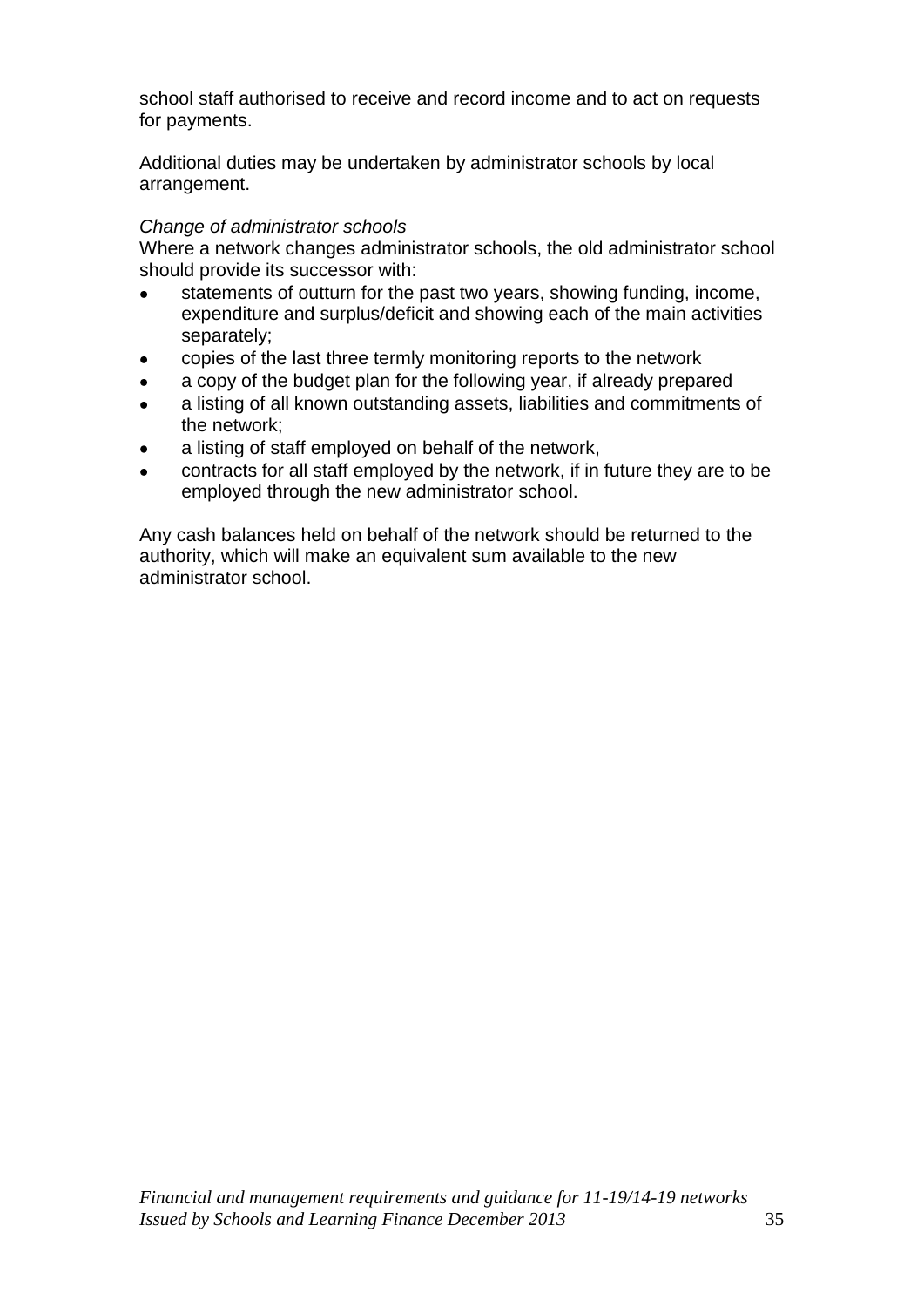# **ANNEX 5 INTEREST ON UNSPENT FUNDS AND DEFICITS**

It is recommended that administrator schools credit the networks with interest on unspent funds, where the administrator school itself is earning interest on those funds.

For simplicity we propose that this should be calculated on a month end balance, eg as follows:

Balance on network cost centre at month end (ie funding less net expenditure excluding centrally paid staff)

x ½% below average base rate for that month/12 (subject to a minimum interest rate of nil!) As at November 2013 this is likely to mean that no interest is due.

This assumes that funding will be allocated termly in advance Any funding given within the last week of the month could be excluded from the calculation in order to avoid artificially inflating the interest calculation.

The administrator school can reasonably deduct interest from network funds, where the network gives it instructions which cause network funds to go into deficit. Such interest should not exceed the loss incurred by the administrator school as a result of the deficit created. It might occur, for example, due to late receipt of income by the network.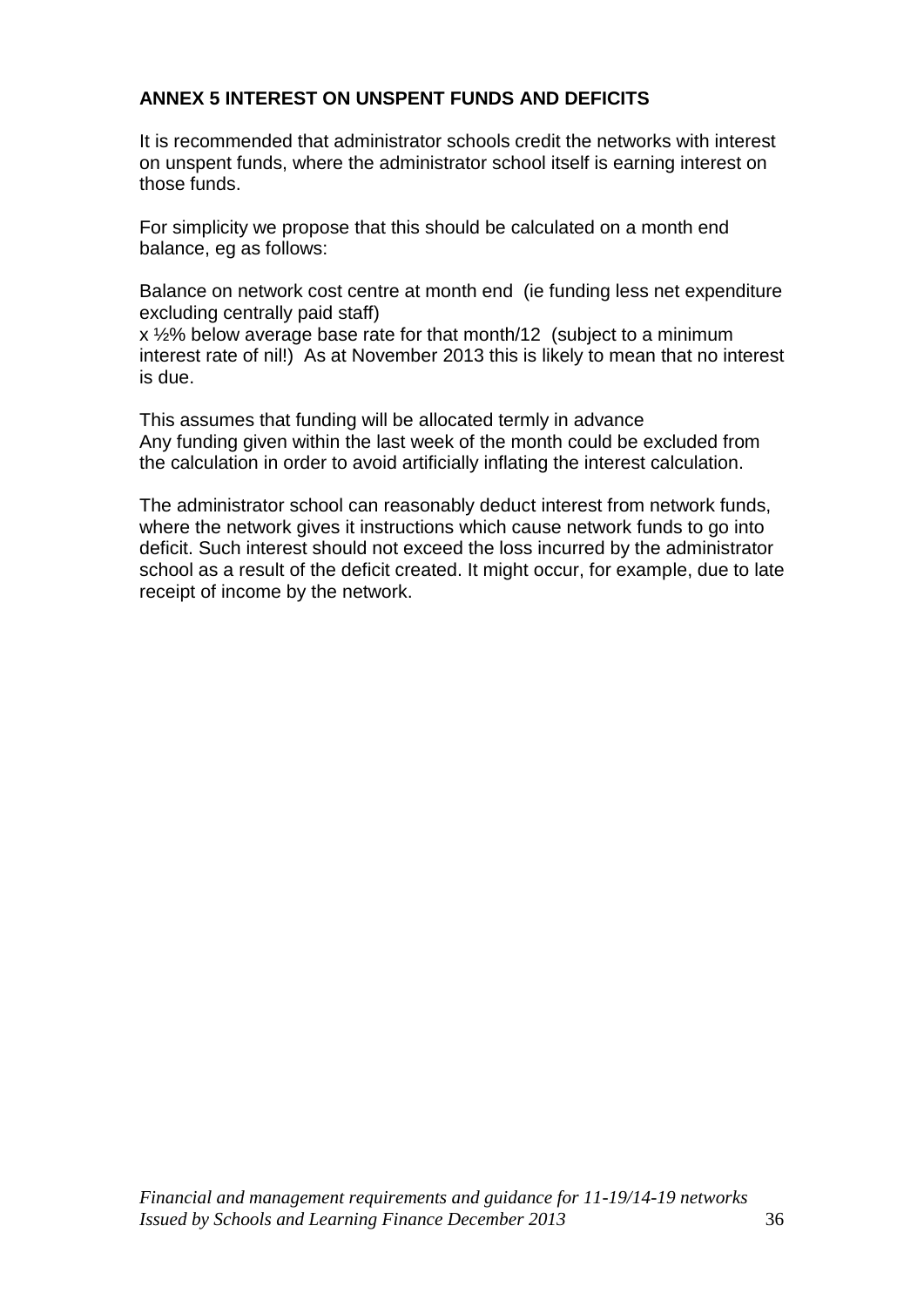# **ANNEX 6 OUTLINE REQUIREMENTS FOR FORMAL TENDERING**

(Taken from the Procurement Standing Orders for Schools, Annex E of the Schools Finance Manual)

# **A1 Advertising the intention to tender**

: A1.1 Requirements using a method likely to generate interest among potential suppliers*,* eg in the local press or appropriate trade press. They MUST advertise on the OJEU website if the value of the tender exceeds the appropriate limit for EU compliant tendering. There are other websites which may be useful for advertising tenders eg IESE South East Business Portal, Build Surrey Schools should not rely solely on their own websites for advertising business opportunities.

The content of the advertisement should be sufficient for potential bidders to establish whether it is worthwhile for them to express an interest. Bidders should be given at least ten days from the date of appearance of the advert to express an interest in tendering

# **A2 Request for Quotation**

- A2.1 A formal Request for Quotation should be issued to all suppliers expressing an interest within the prescribed period following the initial advertisement. This should include at least
	- purchase specification (this should include volumes and service standards/ performance indicators,. It should concentrate on outputs, rather than method, where appropriate);
	- minimum technical standards, where relevant;
	- whether minimum standards of financial standing are required (and if so, details of the financial information required in order to assess this);
	- expected completion date, or start and end dates if contract is for continuing supply;
	- if the contract involves transfer of staff, whether or not TUPE applies (it probably will-see 2.6);
	- schedules of goods/works/services to be priced, suppliers should be asked to price exclusive of VAT;
	- the basis of any inflation (or other price) adjustments during the contract, if appropriate;
	- procedure for negotiating changes to the contract, where applicable; including any circumstances in which the contract may be terminated early;
	- the evaluation procedure to be used in evaluating bids, including criteria and weightings;
	- \* deadlines for receipt of quotations, and the form in which they should be submitted (eg whether electronic submission is acceptable);
	- number and nature of references required, if any:
	- latest expected date for award of contract (ie date to which quotation must be valid);.
	- Procedure for dispute resolution;
	- A tender reference for use when submitting tenders.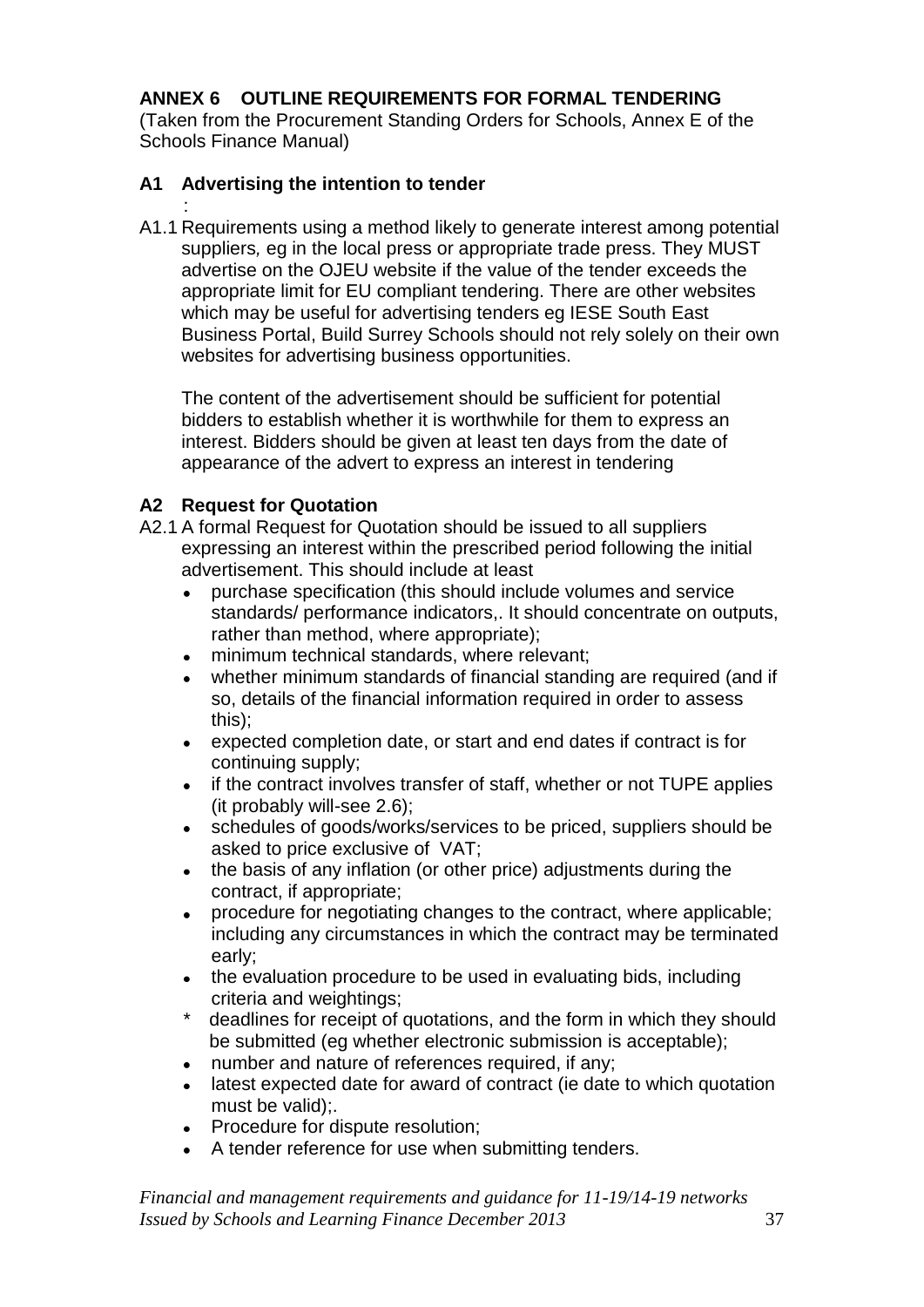The specification should not insist on any specific product or process being used where this is not essential, as this may reduce competition. Indeed such a restriction would be illegal where contracts are subject to EU procurement requirements. But otherwise the specification should be as precise as possible, both to minimise future disputes and to reduce the need for suppliers to price in risk. Advice on appropriate technical standards and industry best practice may be available from Babcock4 S for those services which they support,

Bidders should be advised that the provisions of the Freedom of Information Act 2000 may apply to any information supplied by them. Certain confidential and commercially sensitive information can be withheld under the Act. Potential suppliers should be given the option to identify any information included in their tender, which they would not wish to be disclosed under FOIA, and to explain why it should not be disclosed.

Bidders should be required to confirm in writing that they have not colluded with any other bidder or potential bidder, or given or offered any inducement to anyone in respect of the tender.

Bidders should be asked to state in writing any relationship or connection which they may have with any school employee or governor or close relation, or any other issue which may be seen to lead to a conflict of interest between bidder and school.

Bidders should confirm in writing that they accept all of the proposed contract terms. Legal advice should be taken on any objections by any bidder to the terms of the contract, having regard to the need to treat all bidders equitably.

Schools may accept electronic submission of tenders, but if so:

- they are advised to set up a separate mailbox for the purpose, which will not be opened until the deadline date;
- they should specify the form in which electronic tenders should be submitted (eg Word, Excel or pdf).

The date of issue and recipient of all Requests to Tender should be recorded.

#### **A3 Receipt and opening of tenders**

A3.1All tenders should be returned to the school, clearly marked as tenders, with appropriate references as specified in the Invitation to Tender, and should not bear the identity of the bidder.

All tenders should be opened at the same time, after the deadline date, by at least two members of staff (including the headteacher, or another member of the Senior Leadership Team authorised by the governing body to undertake that role).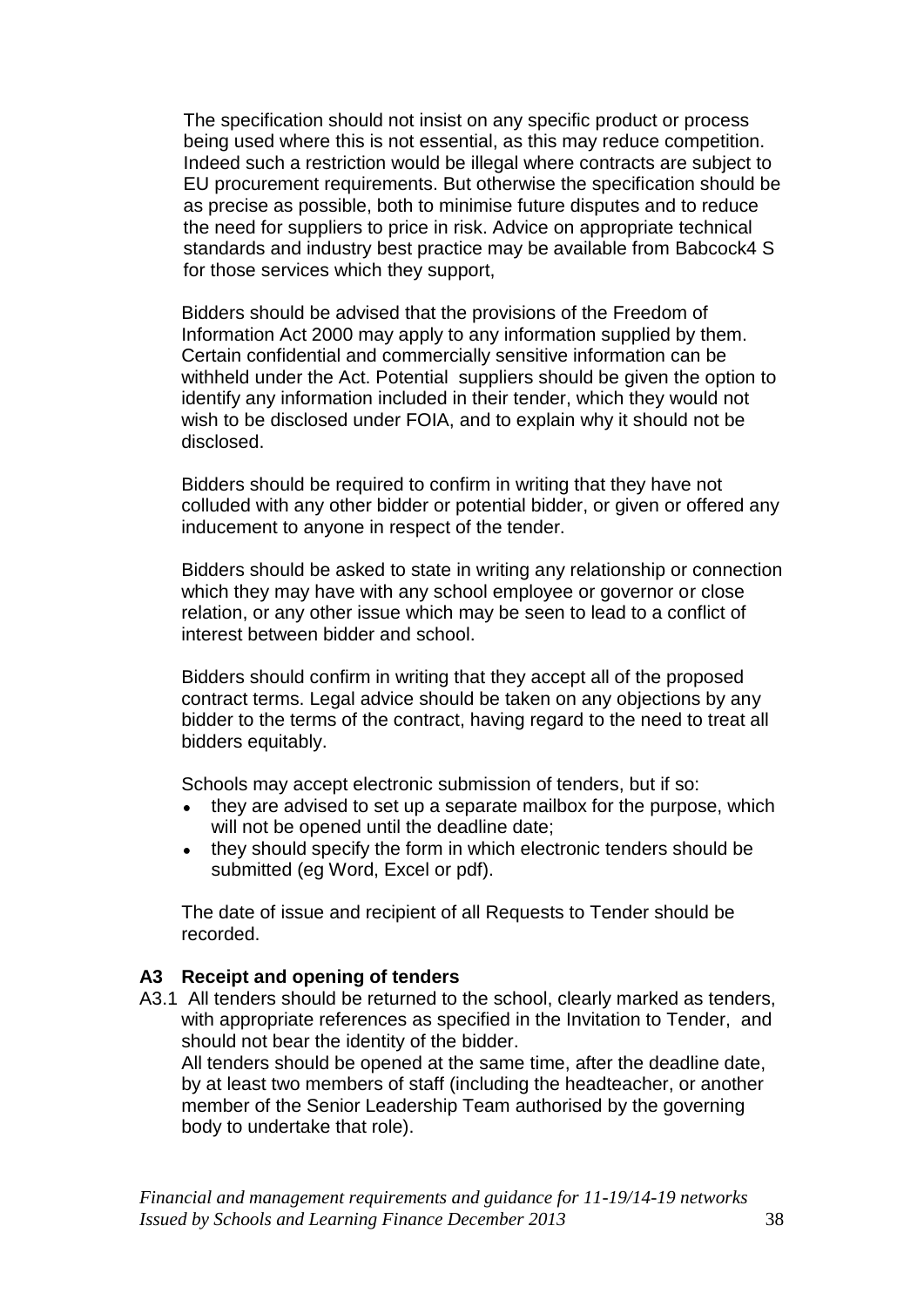A list should be kept of all tenders received, all documents enclosed with each tender, the date and time of receipt, date and time of opening, the member of staff opening them and the member of staff witnessing the opening. All tenders received in hard copy should be date stamped on arrival and again on opening.

All tenders received by the deadline should be reported to the Governing Body (or finance or resources committee if agreed locally). Faxed tenders are not acceptable

The headteacher, or nominated substitute, may seek clarification of obvious errors in a tender (eg arithmetical errors). Otherwise, no member of staff or governor should communicate with a bidder prior to the award of the tender. All such communications should be in writing or by email, other than in wholly exceptional circumstances, the reasons for which should be recorded.

Late tenders should not be considered, unless there is evidence that they were posted in sufficient time to meet the deadline, and that the late receipt has not benefited the tenderer. Tenderers submitting late should be advised that their tender has not been considered because it was received late, and should be given no other feedback on their tender.

### **A4 Evaluation of tenders**

A4.1 The process for assessing tenders must be determined before inviting tenders ie price or best economic advantage (commonly known as Most Economically Advantageous Tender, or MEAT), having due regard to the principles of Best Value and to health and safety requirements. Tenderers should be advised in advance of the method to be used. The MEAT method will normally be most appropriate. The weighting of individual criteria should also be decided in advance. Criteria should be capable of objective assessment.

If the most economically advantageous tender method is chosen, then in scoring tenders, in addition to initial price, schools should consider,

- Whole life costing, including cost of maintenance/consumables/upgrades, decommissioning and disposal;
- Corporate social responsibility (see above);
- Compliance with equal opportunities legislation;
- Financial soundness of supplier (including suitability for contracts of the value proposed)(see Annex C);
- Previous performance/references;
- Effect on total cost of different payment terms (where applicable). Not all of these criteria may be relevant to all contracts.

The process of assessing and scoring tenders should involve both the headteacher and representatives of the governing body and the final decision should be approved by the governing body. The school should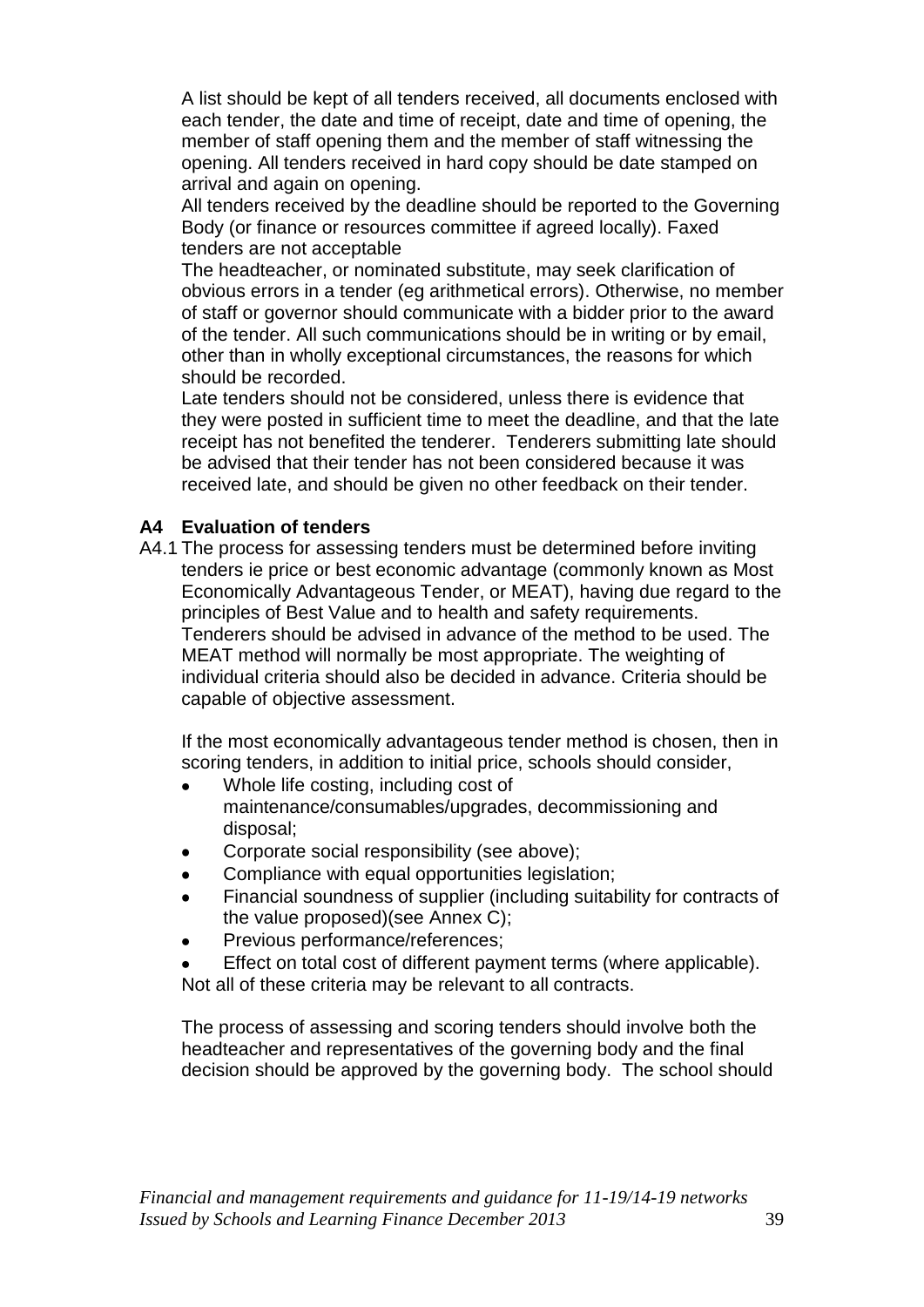determine who is to be involved in this process, before issuing the Request for Quotation.<sup>5</sup>

- A4.2 Often, tender evaluation will require technical expertise eg in building design, catering, cleaning, grounds maintenance or ICT matters. The school is responsible for ensuring that proper advice is taken from appropriately qualified sources, and for meeting any costs incurred. Sources of advice within Surrey County Council and Babcock are shown at s2.5 above.
- A4.3 If no compliant tenders are received, then the school should seriously consider whether the original tender document was specific enough, and whether to retender on revised terms. If a contract is above the EU procurement threshold then retendering is likely to be mandatory. In such circumstances, the school should advise the tenderers why the tendering exercise is repeated, and why their tenders were non compliant

 $\overline{a}$ 

 $<sup>5</sup>$  This may not be specific individuals eg it could say headteacher or deputy head and two governors</sup> including the Chair